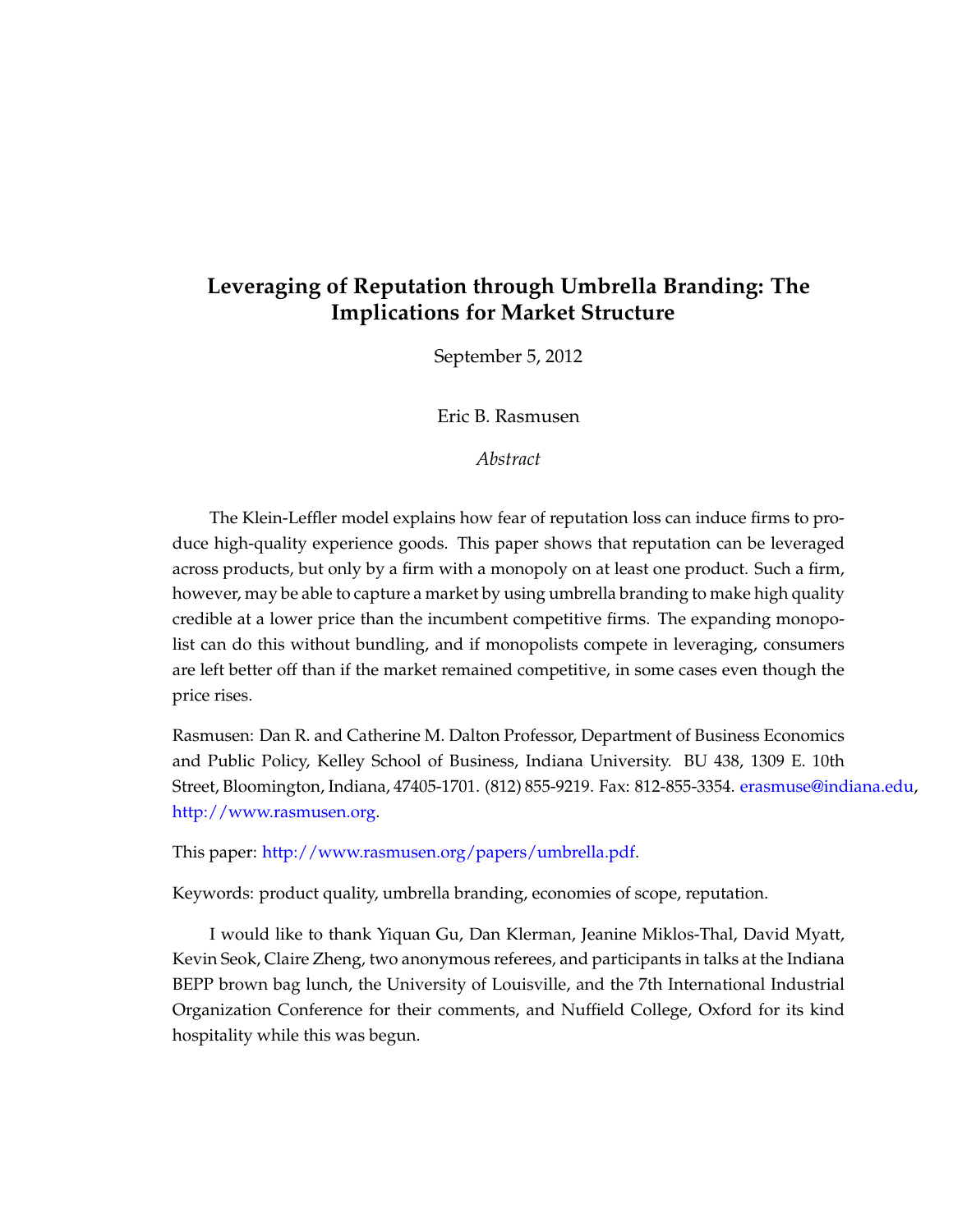## **1. Introduction**

Umbrella branding is the practice of labelling more than one product under a single brand name. Kellogg's breakfast cereals and General Electric household appliances are natural umbrella brands since the products are similar, but sometimes a brand will be applied to wildly dissimilar products. Vuarnet sells sunglasses, skis, pens, and clothing. Virgin went from being a brand of phonograph record to a brand of airline services, vodka, and soft drinks. As Andersson (2002) notes, the founder of Virgin, Richard Branson, said "Consumers understand that all the values that apply to one product— good service, style, quality, value and fair dealing — apply to the others." (*Time Magazine*, No. 26, June 1996) variety of appliances and electronics. Executives at LG and Sony have said, "The LG logo and motto are strong icons that connect everything together. Consumers take those beliefs and brand equity with them to the checkout as a source of reassurance," and "Everything we do now runs under a common identity; people know Sony and they believe the brand values of the master brand. Therefore, they feel reassured about what they are buying. The umbrella branding gives us a meaning, not just a logo." ("Talking shop: Umbrella branding," *Marketing Week*, (Nov. 12. 2009), [http:](http://www.marketingweek.co.uk/talking-shop-umbrella-branding/3006453.article) [//www.marketingweek.co.uk/talking-shop-umbrella-branding/3006453.article\)](http://www.marketingweek.co.uk/talking-shop-umbrella-branding/3006453.article)

Umbrella branding is a natural way for a firm to try to earn extra profits from its reputation for quality. How that works depends on how reputation works. Reputation models can be divided into two groups: adverse selection models, in which a firm is committed to high quality but needs to convey that to consumers, and moral hazard models, in which the firm is not committed to high quality but needs to convince consumers it will not cheat them.

When the problem is adverse selection, umbrella branding is based on some intrinsic link between the qualities of the two products the firm sells— technology or corporate culture, for example. Wernerfelt (1988) builds an adverse selection model of this kind, to show the advantage of umbrella branding for a firm with market power and exogenous quality. Choi and Scarpa (1992) show how reputation extension can lead to credible spatial pre-emption in a location model. Cabral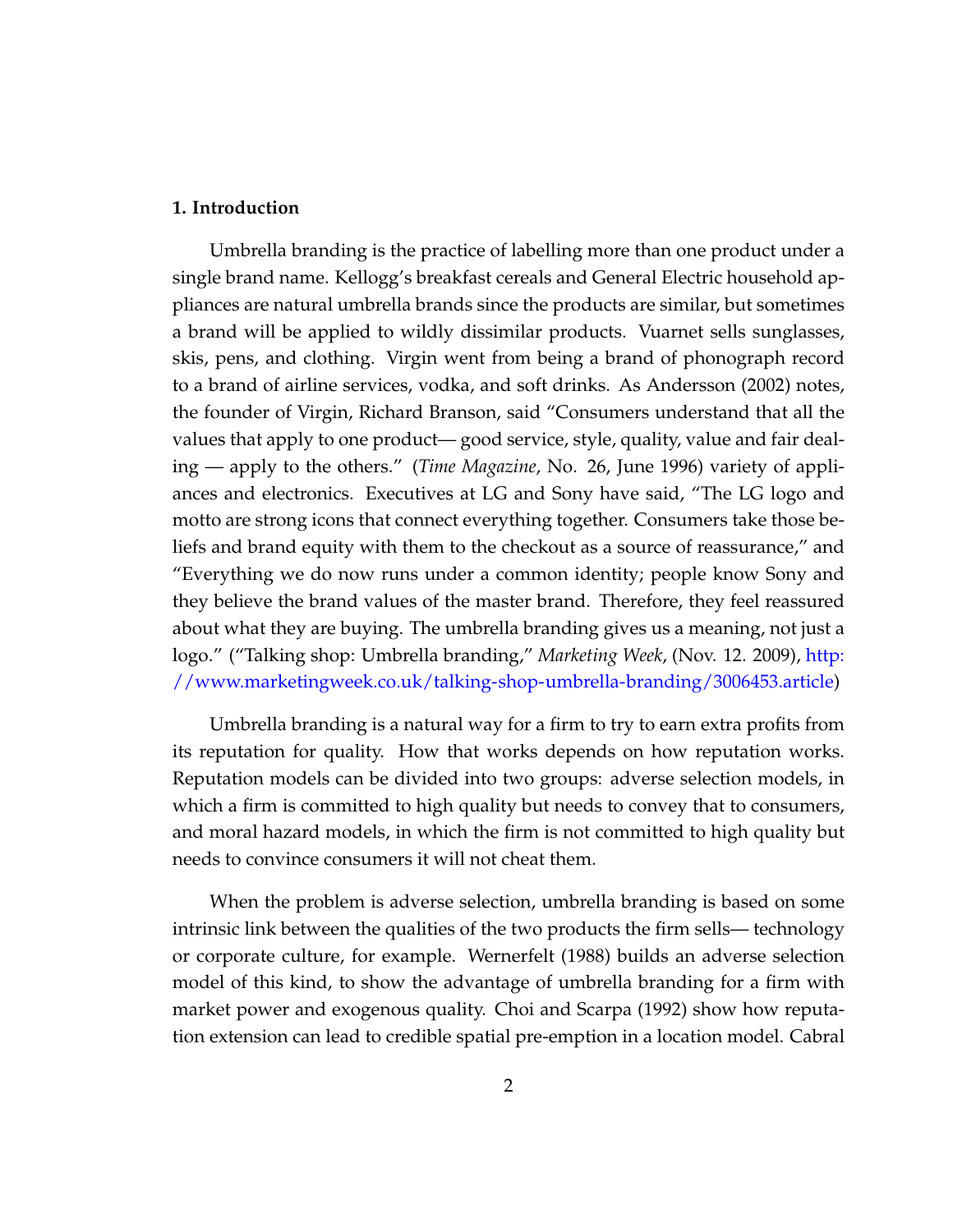(2000) looks at the introduction of new products when consumers learn about the quality of the new product from the quality of the old product, and the signal of the firm's decision to use umbrella branding. Miklos-Thal (2010) also looks at product introduction, but with consumers also learning about the quality of the old product from the quality of the new.

When the problem is moral hazard, as in the present paper, umbrella branding is based on a linkage between the firm's incentives to choose high quality for its different goods. The classic reference is by Klein and Leffler (1981), who explain how the threat of reputation loss can make firms produce high quality. The firm could make a one-time high profit in the present if it cheated consumers with low quality, but does not because of the smaller but permanent flow of profits from a good reputation and future sales. Klein and Leffler even suggest that this could lead to economies of scope: "As long as consumers react to receiving unexpectedly low quality from a diversified firm by reducing purchases of the firm's entire product line, all the firm's nonsalvageable capital serves to assure the quality of each product it produces" (p. 636).

Klein and Leffler do not construct a mathematical model, but another way of putting the idea is that the incentive compatibility constraints for different products could interact, just as Bernheim and Whinston (1990) found that two colluding firms' incentives to cheat fall when they interact in more than one market. Andersson (2002) extended the Klein-Leffler model to multiple products produced by a monopoly. He demonstrated what will be our Proposition 2: that it is easier for a monopolist to maintain high quality when it sells more than one product. Cabral (2009) shows the same in a model with imperfect observability of quality by consumers and notes that asymmetry of the two products is not key to the benefits of branding. Cai and Obara (2009) also analyze imperfect observability. In their model, horizontal integration (branding) allows consumers to better tell whether cheating is truly occurring by eliminating idiosyncratic shocks but creates the possibility of new kinds of deviation from high quality in subsets of products. Dana and Spier (2009) use a Klein-Leffler model with imperfect observability of quality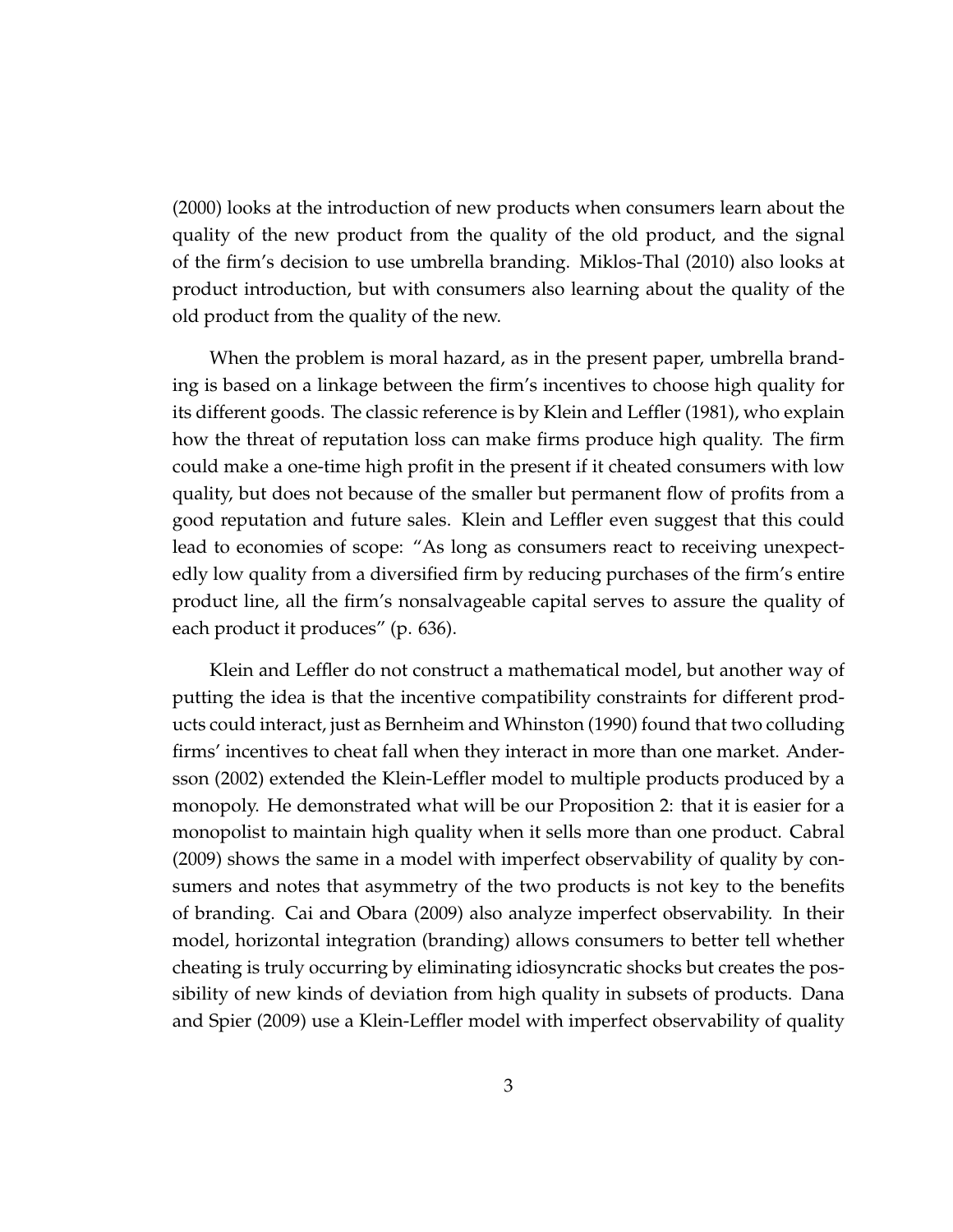by consumers in which the low-quality product "fails" only with some probability. In their model, a consumer who buys more products from a firm becomes a better monitor of its behavior because he collects more signals of quality.

Guja (2012) looks at economies of scale in reputation in a special setting: accounting firms which wish to maintain a reputation for auditing corporations carefully and without accepting bribes. She shows that an auditor serving more customers, with a greater reputational capital at stake, will be able to charge a lower price for an credibly high-quality audit. This is not umbrella branding; rather, it is the result of the interaction of the number of sales with probabilistic detection of cheating in each sale. Iacobucci (2012) also looks at a special setting: law partnerships. In his model, identical partners each choose low or high quality. If they make the choice simultaneously, the quality-guaranteeing price does not change because that just doubles the equilibrium and deviation payoffs. If one partner chooses first, however, that increases the credibility of quality, because low quality leads to loss of both his future profits and his partner's.

Other work combines features of moral hazard and adverse selection. In Rotemberg (2010), some firms are altruistic and some consumers take a firm's perceived altruism into account in their purchase decisions. This means that a firm that produces a low-quality new product will be punished by lost consumer sales even on its old product. Swaminathan, Fox and Reddy (2001) provide an empirical example: a food product with a large market share that introduced a new product under the same brand name that turned out to be a failure and was withdrawn. Sales of the original product suffered. In Choi (1998), a firm launches a new product each period that it then sells for two periods. The new product exogenously has high or low quality, and as in the Klein-Leffler model, future profits incentivize present quality, but the firm is building a reputation for honesty rather than high quality. Choi (2003) follows up on this with attention to the implications for the timing of new products. Hakenes and Peitz (2008) look at a two-period model in which a monopolist makes a one-time quality and branding choice and low-quality products fail with some probability. They show that umbrella brand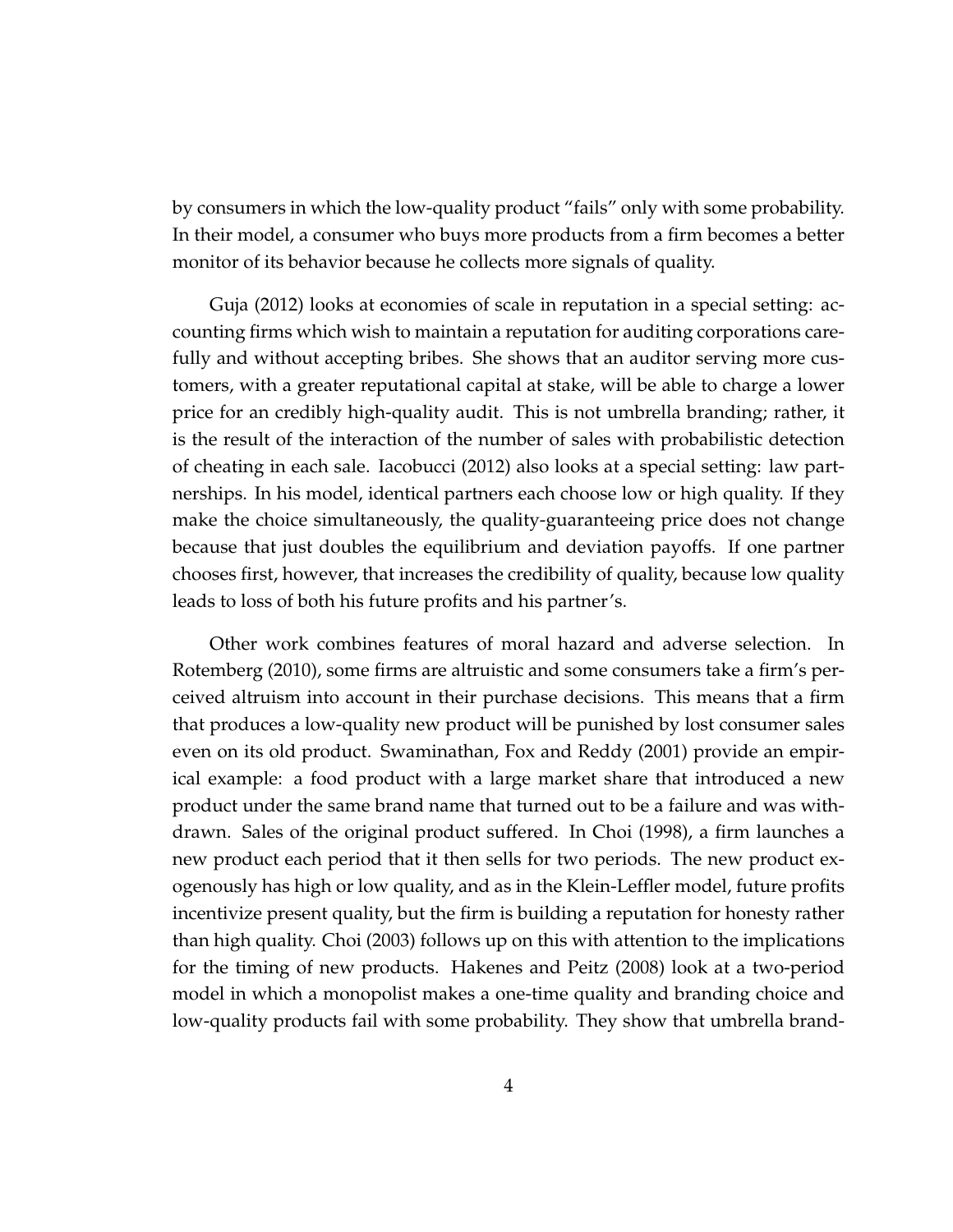ing affects the monopolist's quality choice in interesting ways: one of the branded products might be sold at a loss, and quality might be too low instead of too high.

The existing literature has focussed on umbrella branding by monopolies that is, by firms with market power. It does not look at what will be our main focus here: the contrast between competitive and monopolized markets. We will show that although competitive firms can have profitable reputations for quality a key insight in Klein & Leffler (1981)— they cannot leverage these reputations into other markets, unlike monopolies. As a result, a monopoly may, under particular circumstances, be able to capture a competitive market by introducing umbrella branding.

Since we will be looking at the ability of a monopolist to leverage its reputation to take over a competitive market, this model could also be seen as part of the literature on foreclosure that is surveyed by Rey and Tirole (2006). The reason for foreclosure closest to that in the present paper is in the tying model of Whinston (1990), in which a monopoly ties its monopolized product with a competitive product to increase the aggressiveness of its pricing in the competitive market and drive out rivals there. Section 5 will contrast that with the more innocent leveraging here.

## **2. Single-Product Equilibrium**

Let one or more firms produce a single good which has either low or high quality. Each firm chooses its own quality anew each period. All firms have a marginal cost of c for the low-quality version of the product and  $(1 + \gamma)c$  for high quality, with  $\gamma > 0$ .

We will look at both monopoly and competition. In the monopoly case, the monopolist chooses the price. In the competitive case, a mass of size one of infinitesimal firms simultaneously choose price.

There is a mass of size x of identical infinitesimal consumers. Each wishes to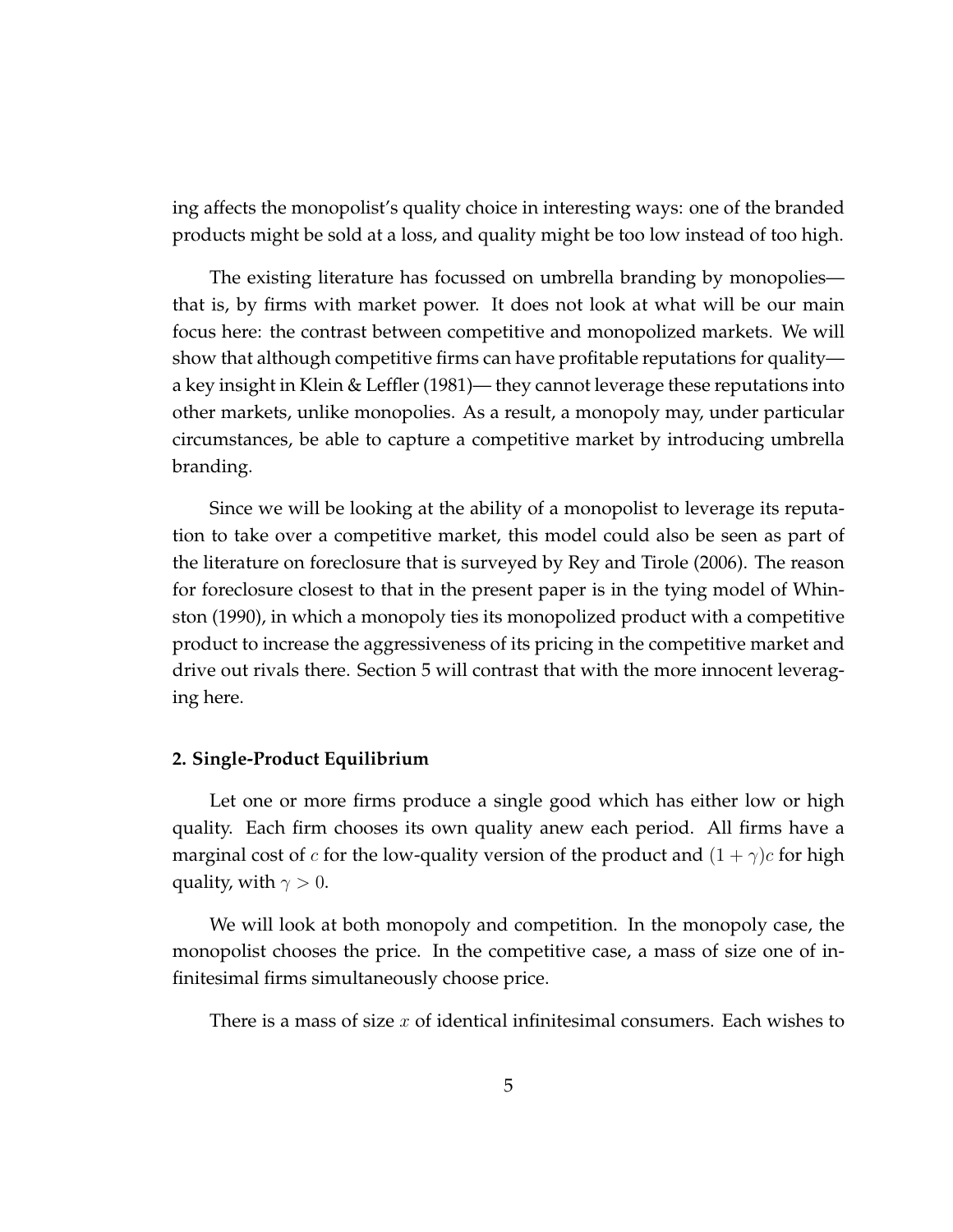buy one unit of the good and is willing to pay up to v for low quality or  $(1+\theta)v$  for high quality, with  $\theta > \gamma$  so that producing high quality adds more to value than to cost. Let

$$
(1+\theta)v - (1+\gamma)c > 0,\tag{1}
$$

so that purchasing high quality at cost is better for the consumer than not buying at all. Consumers simultaneously decide which firm to patronize or whether to not buy at all. We will assume that if consumers are indifferent among a set of firms they spread evenly across those firms. A firm's quality in a given period is unobservable before purchase, but is observed by all consumers at the end of the period. The discount rate is  $r$  and there are an infinite number of periods.

At the start of a period, firms choose prices and qualities. Consumers then decide whether and where to buy. At the end of the period, firms pay the cost of production, consumers pay the firms and receive the product, and everyone learns the quality of the products. The next period begins with new decisions by firms about prices and qualities.

If  $v > c$  we will say that low quality is viable: it is more efficient for consumers to buy low quality than not to buy at all. If  $v \leq c$  we will say that low quality is unviable.

Infinitely repeated games have an infinite number of subgame perfect equilibria. We will focus on one, the simplest which exhibits a reputation effect. Note that in any such equilibrium, consumer strategies must deter the firms both from (a) choosing low quality, and (b) deviating from the equilibrium price.

*The high-quality equilibrium for a competitive market.* Each firm produces high quality every period and charges  $p^*(comp)$ . If a firm deviates to low quality, thereafter it always chooses low quality at some price  $p \geq c$ . A consumer's strategy is to choose the maximum of the three payoffs from buying at the price  $p'$  of the lowest-price firm selling high quality, buying at the price  $p''$  of the lowest-price firm selling low quality, and not buying at all:  $Max[(1 + \theta)v - p', v - p'', 0)]$ . Out of equilibrium, if a firm deviates to  $p < p^*(comp)$ , the consumer believes the firm has chosen low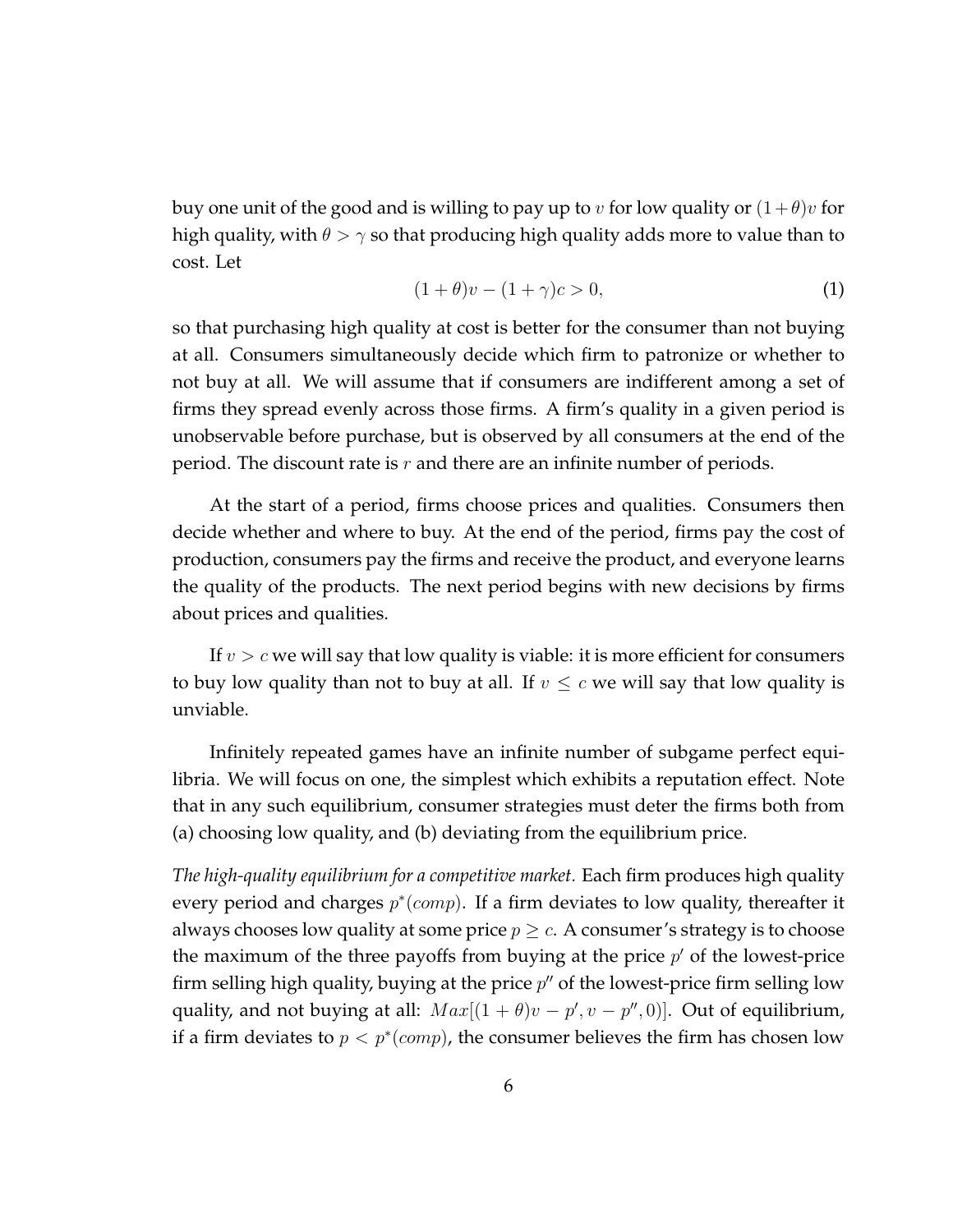quality; if it deviates to  $p > p^*(comp)$  the consumer believes it has chosen high quality.

Firms will not deviate from this equilibrium if the value of  $p^*(comp)$  is chosen appropriately. The present discounted value of the profits from perpetual high quality is

<span id="page-6-0"></span>
$$
\pi(high\,\,quality) = \frac{(p - c(1 + \gamma))x}{r}.\tag{2}
$$

If the firm chooses low quality, it earns just that one period of high profits, since no consumer buys from it thereafter:

<span id="page-6-1"></span>
$$
\pi(low\,\,quality) = \frac{(p-c)x}{1+r}.\tag{3}
$$

Equating equations [\(2\)](#page-6-0) and [\(3\)](#page-6-1) and solving for  $p$  yields

<span id="page-6-2"></span>
$$
p^*(comp) = c + (1+r)\gamma c.
$$
 (4)

For the high-quality equilibrium to exist requires that consumers prefer buying high quality at price  $p^*(comp)$  to not buying at all or to buying low quality at price c, since otherwise a firm could profitably deviate to producing low quality with price  $p = c + \epsilon$  for some small  $\epsilon$ . Thus, we need

<span id="page-6-4"></span>
$$
(1+\theta)v - p^*(comp) > Max(0, v - c).
$$
 (5)

Replacing  $p^*(comp)$  using equation [\(4\)](#page-6-2) and simplifying yields the condition for a reputation equilibrium to exist in a competitive market:

<span id="page-6-3"></span>
$$
\theta v \ge (1+r)\gamma c + Max(c-v,0). \tag{6}
$$

If [\(6\)](#page-6-3) is true we will say that high quality is viable. Otherwise, the high-quality equilibrium fails to exist. High quality is efficient by assumption, but consumers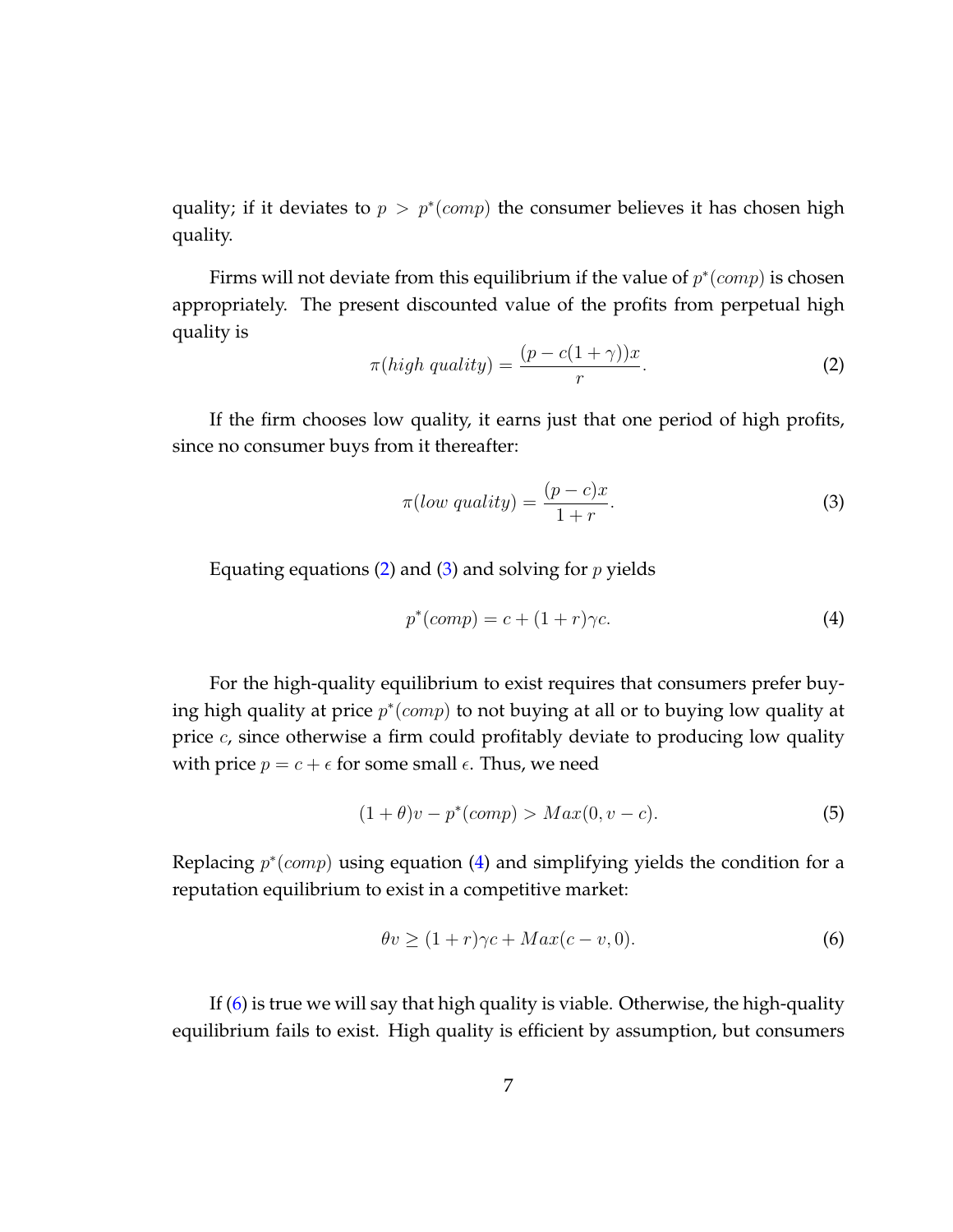are not willing to pay a price enough above marginal cost to incentivize the firms.

In equilibrium, consumers believe the product is high quality and so are willing to buy at  $p^*(comp)$ . If a firm deviates with a lower price, they will not buy from it because their out-of-equilibrium belief is that the product's quality is low and the viability condition [\(6\)](#page-6-3) tells us that his payoff is higher from buying high quality at  $p^*$ .

A firm that charges the equilibrium price  $p^*(comp)$  will earn positive profits since  $p^*(comp) > (1 + \gamma)c$  from equation [\(4\)](#page-6-2). Any firm that deviated to a lower price would sell nothing, nor, for that period, would any firm that deviated to a higher price. Thus, firms will deviate neither in quality nor in price.

# **Monopoly**

The high-quality equilibrium under monopoly differs in three respects. First, the equilibrium price is  $(1 + \theta)v$ , the consumer reservation price for high quality. Second, the deviation price is  $Max(v, c)$  rather than c, because the monopoly faces no competition for selling low quality. Third, the Klein-Leffler price,  $p^*(mon)$  is different from  $p^*(comp)$  if low quality is viable.

First, if  $v \leq c$ , the quality-guaranteeing price is same as under competition. The monopolist's incentive compatibility constraint is then identical to the competitive firm's, a permanent profit from  $p^*$  versus a one-time deviation gain and zero profits thereafter, so  $p^*(mon) = p^*(comp)$ .

If  $v > c$ , then even after deviation the monopoly earns positive profits from selling low quality. The monopoly's incentive compatibility constraint compares the payoff from high quality at p to the payoff from low quality at p the first period and  $v$  thereafter:

$$
\frac{(p - (1 + \gamma)c)x}{r} \ge \frac{(p - c)x}{1 + r} + \frac{(v - c)x}{(1 + r)r},\tag{7}
$$

which when reduced to an equality and solved yields  $p^*(mon) = v + (1 + r)\gamma c$ .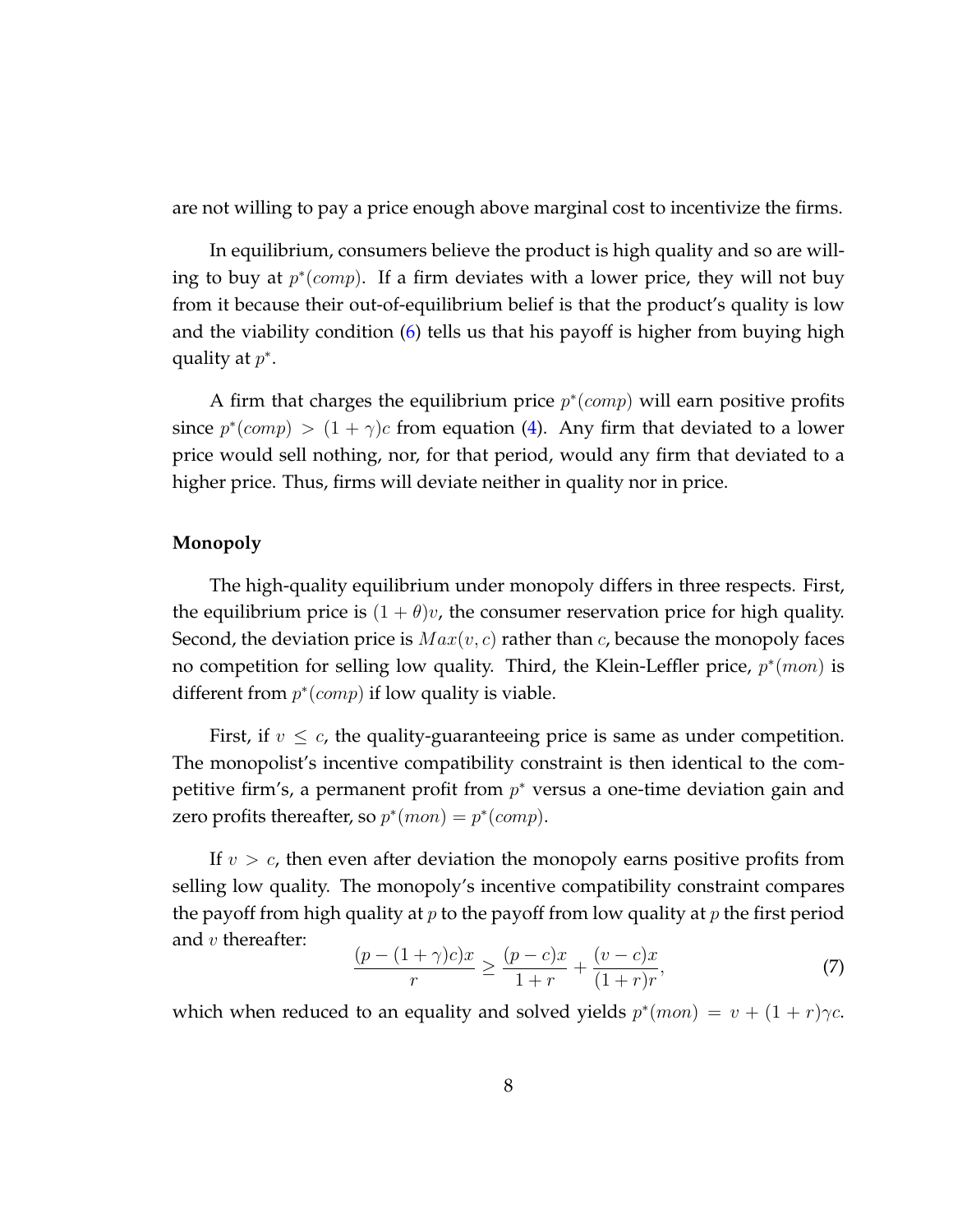Combining the two cases, we have

<span id="page-8-0"></span>
$$
p^*(mon) = c + (1+r)\gamma c + Max(0, v - c).
$$
 (8)

Equation [\(8\)](#page-8-0) says that when  $v > c$  the monopoly Klein-Leffler price is greater than the competitive Klein-Leffler price from equation [\(4\)](#page-6-2). When low quality is viable, the monopoly's temptation to cheat is higher because it earns monopoly profits even from low quaility, so it needs a greater high-quality price to prevent deviation. One might think that this means that for some parameter ranges high quality is viable for a competitive industry but not for a monopoly. That turns out to be false, as Proposition 1 tells us.

**Proposition 1:** *Whenever parameter values make high quality viable under competition they also make it viable under monopoly.*

**Proof.** If  $v \leq c$ , the Klein-Leffler price is the same for the monopoly and the competitive industry, so the proposition is obvious. Thus, suppose  $v > c$ . We found in inequality [\(6\)](#page-6-3) that for high quality to be viable in a competitive market when  $v \geq c$ requires that

<span id="page-8-2"></span>
$$
\theta v \ge (1+r)\gamma c. \tag{9}
$$

For high quality to be viable in a monopoly market when  $v > c$  requires that the monopolist not deviate to low quality and the consumer not deviate to purchasing nothing. By construction,  $p^*(mon)$  will induce the firm to choose high quality. Thus, the question is whether the consumer is willing to buy at  $p^*(mon)$ . He will if this price is less than his value for high quality, which requires

<span id="page-8-1"></span>
$$
(1+\theta)v \ge p^*(mon) = v + \gamma(1+r)c.
$$
\n(10)

Inequality  $(10)$  is true if and only if

$$
\theta v \ge (1+r)\gamma c,\tag{11}
$$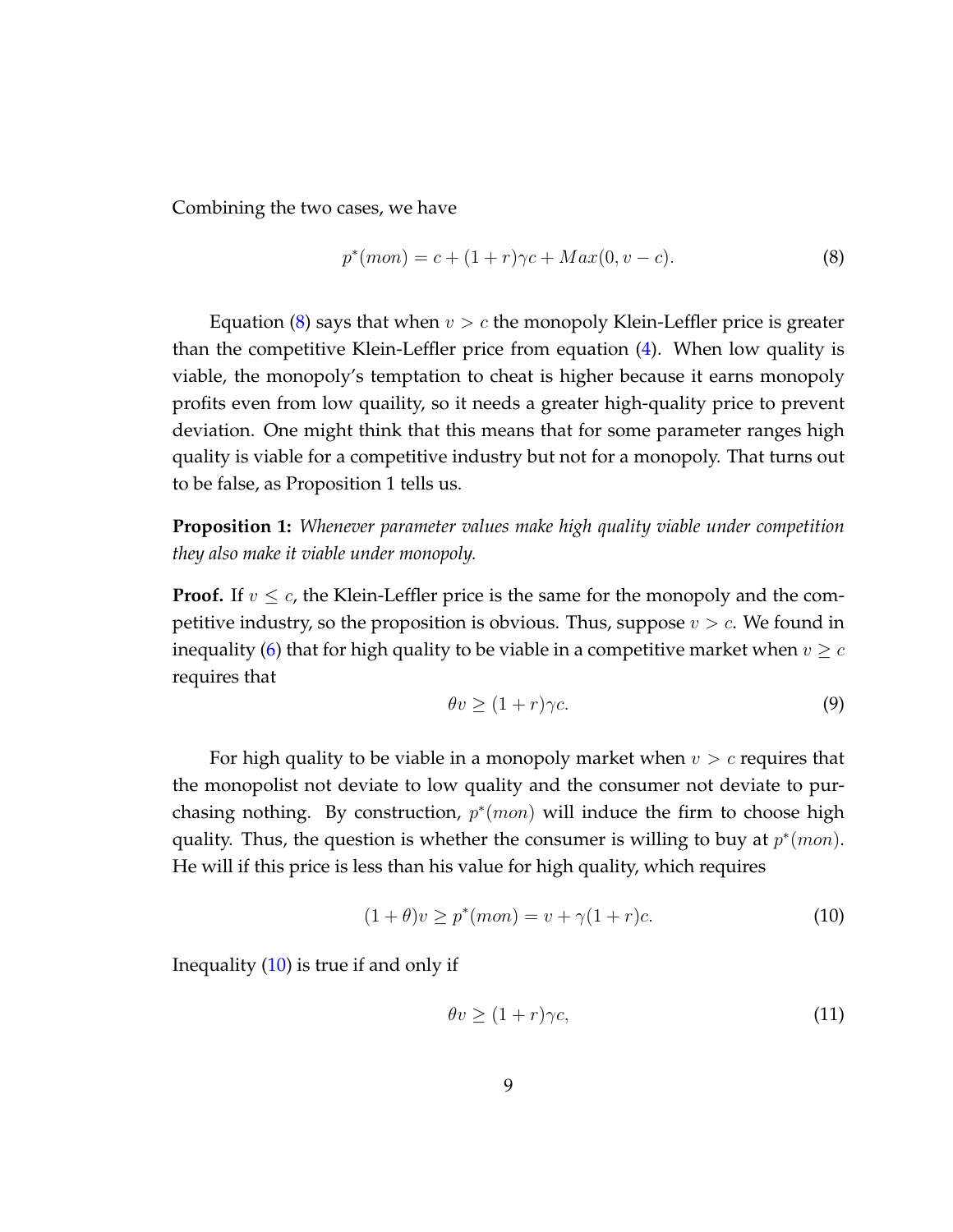which is therefore our condition for a high-quality monopoly equilibrium to exist. This, however, is identical to the viability condition for the competitive industry, inequality [\(9\)](#page-8-2). Whenever the parameter values allow a monopoly optimistic equilibrium to exist, they also allow a competitive optimistic equilibrium to exist.  $\blacksquare$ 

Even though  $p^*(mon) > p^*(comp)$  if  $v > c$ , high quality is no less viable under monopoly. The reason is that the relevant deviation for a monopoly is for the firm to deviate to low quality to obtain a one-time gain and a steady if low profit stream. The monopoly compares the capitalized value of the high-quality social surplus (call it  $X$ ) to the combination of the low-quality social surplus  $(Y)$  plus the one-time gain from cheating (Z), to see if  $X > Y + Z$ . The relevant deviation for the competitive industry is for the consumers to deviate from a firm selling high quality at  $p^*$  to a firm selling low quality at  $c$ . The consumers compare the capitalized value of the high-quality social surplus (X) minus the capitalized value of the steady quality-guaranteeing price premium (which equals the one-time gain from cheating, Z) to the social surplus from low quality (Y), to see if  $X - Z > Y$ . The inequalities end up being equivalent.

Proposition 1 tells us that if leveraging by umbrella branding works, it is not because even in a single market a monopoly has more incentive to produce high quality than a competitive firm.

## **3. Umbrella Branding in a Monopolized Market**

Now proceed to viability when there are two goods. Let us start with the monopoly case. Two monopolies are selling two products subscripted  $i = 1, 2$ , with possibly differing parameters  $v_i$ ,  $\gamma_i$ ,  $\theta_i$ ,  $c_i$ , and  $x_i$ ,  $i = 1, 2$ . We will use  $K_i$  as an indicator variable, where  $K_i = 1$  if  $v_i \geq c_i$  so that low quality for product *i* is viable, and  $K_i = 0$  if  $v_i < c_i$ .

If high quality is viable for both products, the firms will sell them at prices  $(1 + \theta_1)v_1$  and  $(1 + \theta_2)v_2$ . If neither is viable, the firm would sell either nothing or low quality. In neither case could umbrella branding help. The interesting case is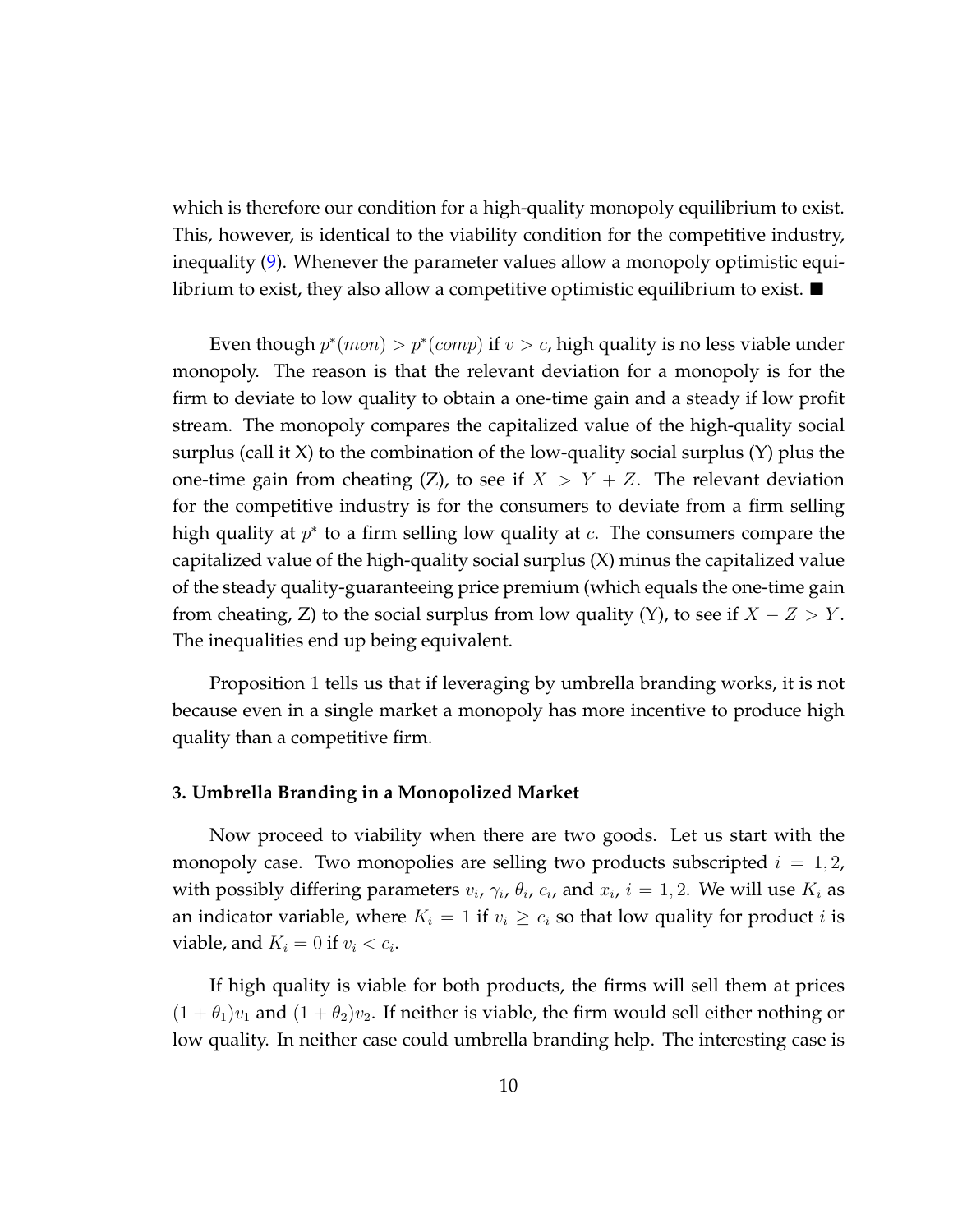when high quality is strictly viable for product 1 but unviable for product 2, i.e.,

<span id="page-10-3"></span>
$$
(1 + \theta_1)v_1 > p_1^*(mon) = c_1 + (1 + r)\gamma c_1 + K_1(v_1 - c_1)
$$
\n(12)

and

<span id="page-10-2"></span>
$$
(1+\theta_2)v_2 < p_2^*(mon) = c_2 + (1+r)\gamma c_2 + K_2(v_2 - c_2)
$$
\n(13)

Monopoly 1 would produce high quality and monopoly 2 would either not produce at all or produce low quality. A two-product monopolist might be able to produce both products at high quality, however, if consumers believe that a deviation to low quality for product 2 implies the firm will produce low quality for product 1 in the future also. We will call these "umbrella beliefs." These beliefs cannot be justified by standard equilibrium refinements, but they are simple and represent a good benchmark case for showing what happens when reputation links two markets. This is what was found by Andersson (2002) and Cabral (2009). We will restate it as Proposition 2.

**Proposition 2:** *A monopoly selling two products can for some parameter values maintain high quality for both when two monopolies each selling one product cannot.*

*Proof.* The two-product monopolist's post-entry profit from producing both products with high quality is

<span id="page-10-0"></span>
$$
\frac{((1+\theta_1)v_1 - (1+\gamma_1)c_1)x_1}{r} + \frac{(p_2 - (1+\gamma_2)c_2)x_2}{r},\tag{14}
$$

where product 1 is sold at the high-quality monopoly price and product 2 is sold at some price  $p_2$  as yet unspecified. The most profitable deviation payoff is from deviating to low quality for both products for one period and then continuing to sell with low quality in any market for which low quality is viable:

<span id="page-10-1"></span>
$$
\frac{((1+\theta_1)v_1-c_1)x_1}{1+r} + (K_1x_1)\frac{1}{1+r}\frac{v_1-c_1}{r} + \frac{(p_2-c_2)x_2}{1+r} + (K_2x_2)\frac{1}{1+r}\frac{v_2-c_2}{r}.
$$
 (15)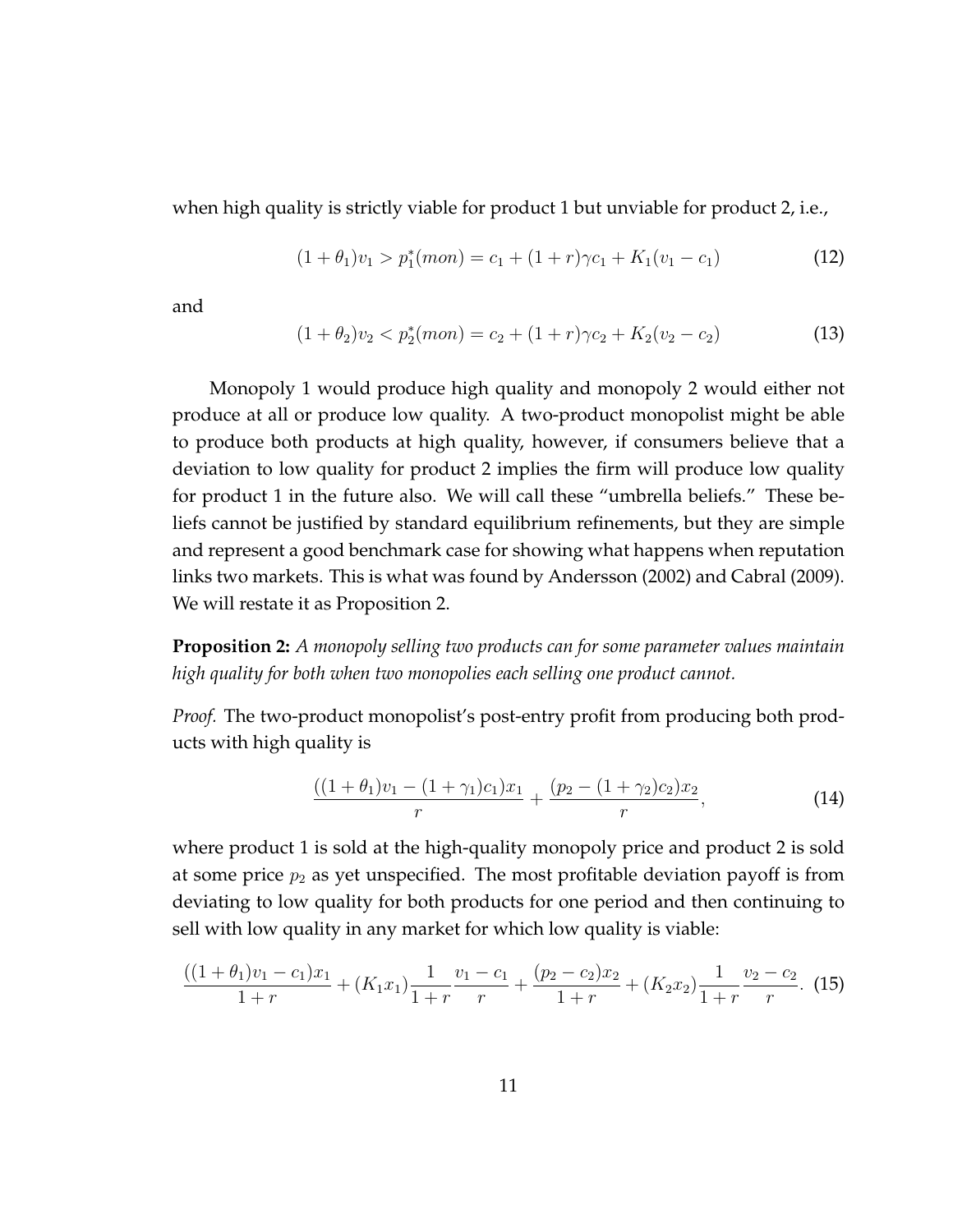The profit from high quality is higher than from deviation if expression [\(14\)](#page-10-0) is greater than  $(15)$ , which is true if

$$
\begin{aligned} [1+r] [(1+\theta_1)v_1 - (1+\gamma_1)c_1)x_1] - r [(1+\theta_1)v_1 - c_1]x_1 - K_1(v_1 - c_1)x_1 > \\ r(p_2 - c_2)x_2 - (1+r)(p_2 - (1+\gamma_2)c_2)x_2 - K_2(v_2 - c_2). \end{aligned} \tag{16}
$$

Solving this as an equality yields the umbrella-branding Klein-Leffler price:

<span id="page-11-0"></span>
$$
\tilde{p}_2 = [1 + (1+r)\gamma_2]c_2 - K_2(v_2 - c_2) - \left(\frac{x_1}{x_2}\right) \left((1+\theta_1)v_1 - (1+(1+r)\gamma_1)c_1 - K_1(v_1 - c_1)\right)
$$
\n(17)

The stand-alone monopoly price is  $p_2^*(monopoly) = c_2 + (1+r)\gamma c_2 + K_2(v_2 - c_2)$ from equation [\(13\)](#page-10-2). That price is greater than  $\tilde{p}_2$  in equation [\(17\)](#page-11-0) as a direct result of high quality being viable for product 1 standing alone, inequality [\(12\)](#page-10-3). Viability requires that the consumer's value for high quality for product 2,  $v_2(1 + \theta_2)$ , be at least as high as the  $\tilde{p}_2$  in equation [\(17\)](#page-11-0). This will be possible for some parameter values even when high quality is not viable for a single- product monopoly. We thus have proved Proposition 2.

What makes umbrella branding most useful is when high quality is particularly important to product 1 and its market is large, and when the discount rate and the cost of high quality are low. Then, the total profit from selling high-quality product 1 is particularly high relative to profits from low quality, removing the temptation to to sacrifice that profit for the one-time gain from cheating. Product 1's profit can be used as a hostage to ensure that the two-product monopolist does not cheat and sell low quality for product 2.

A peculiar feature of umbrella branding is that it not only makes product 2 viable; it does so without requiring the firm to sacrifice any profits whatsoever from product 1. Only the threat of losing those profits, an out-of-equilibrium event, is necessary. After extending its umbrella to product 2, monopoly 1 can still sell product 1 at the monopoly price of  $p_1 = (1 + \theta_1)v_1$ — the extension is costless.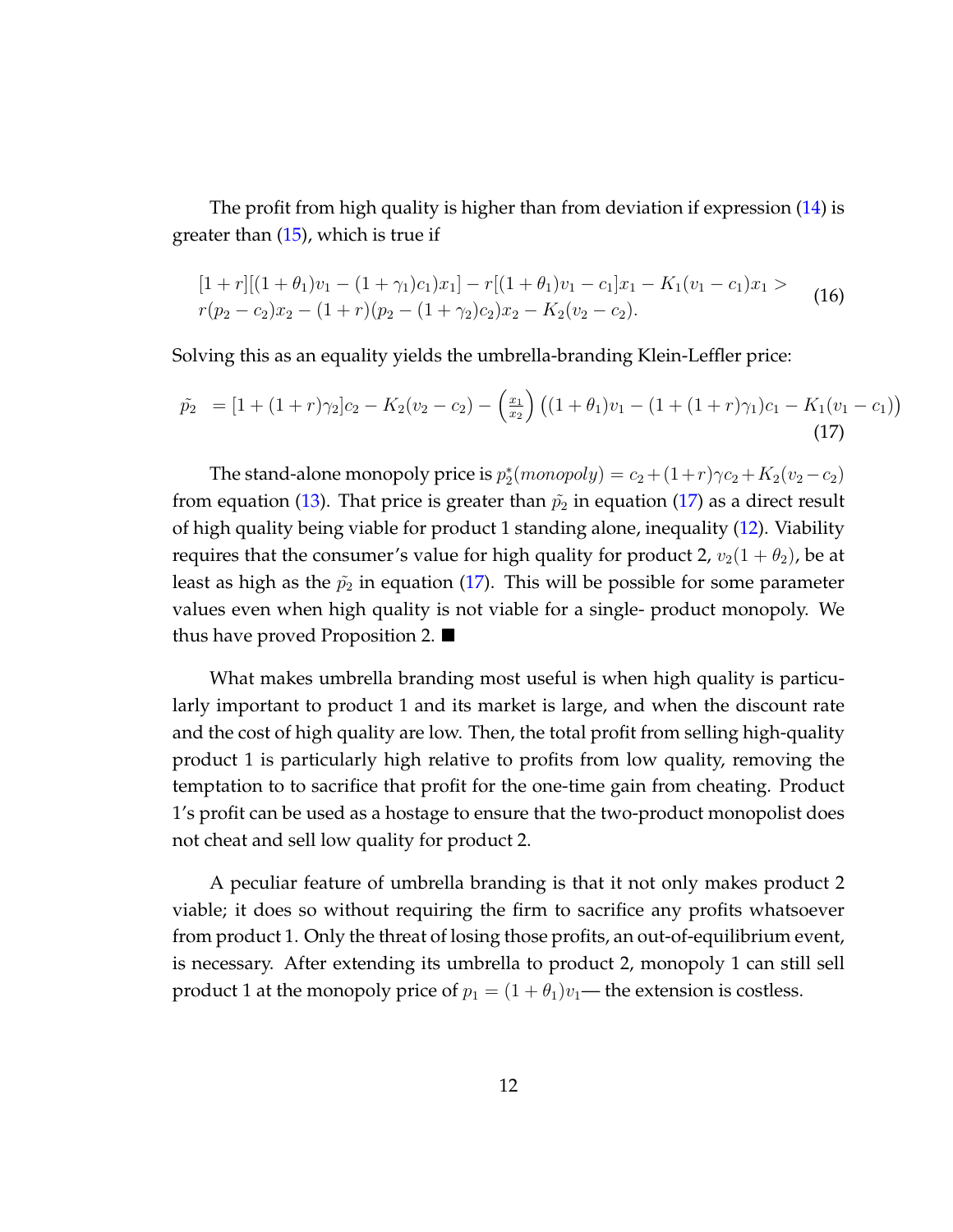#### **4. Umbrella Branding in a Competitive Industry**

Now let the industry be competitive: more than one firm can offer each product, and they engage in Bertrand competition. A firm can sell either one or both of two products. Assume that consumers hold umbrella beliefs: a deviation to low quality in one product indicates that a firm will choose low quality in all its products in the future.

Suppose first that high quality is viable for both products. Could a firm that sells both products undercut the prices of single-product firms while still credibly producing high quality? A firm's profit from producing both products is, following equation [\(2\)](#page-6-0),

<span id="page-12-0"></span>
$$
\frac{(p_1 - (1 + \gamma_1)c_1)x_1}{r} + \frac{(p_2 - (1 + \gamma_2)c_2)x_2}{r}
$$
\n(18)

compared with a deviation payoff, following equation [\(3\)](#page-6-1), of

<span id="page-12-1"></span>
$$
\frac{(p_1 - c_1)x_1}{1+r} + \frac{(p_2 - c_2)x_2}{1+r}
$$
\n(19)

Equations [\(18\)](#page-12-0) and [\(19\)](#page-12-1) are equated by the same values of  $p_1^*$  and  $p_2^*$  as when firms sell individual products. They are also equated by many other price pairs. Would any of those support an equilibrium? No. Any other price pair would require not just umbrella beliefs but also that  $p_1 > p_1^*$  and  $p_2 < p_2^*$  (or  $p_1 < p_1^*$  and  $p_2 > p_2^*$ ), because consumers would have to believe that the firm would be making so much extra profit on the "overpriced" product that it would not deviate to low quality because of the low price on the "underpriced" product. But then some other firm could offer to sell just product 1 at  $p = p_1^*$  and steal away the entire market from the umbrella-branding firm— which would then lose its credibility for producing high quality in its low-priced market, product 2. So there is no advantage to umbrella branding if high quality is viable for both products.

What if high quality is viable for product 1 but not for product 2? An umbrella-branding firm would have to equate payoffs [\(18\)](#page-12-0) and [\(19\)](#page-12-1), but now  $p_2^*>(1+\gamma_2)v_2$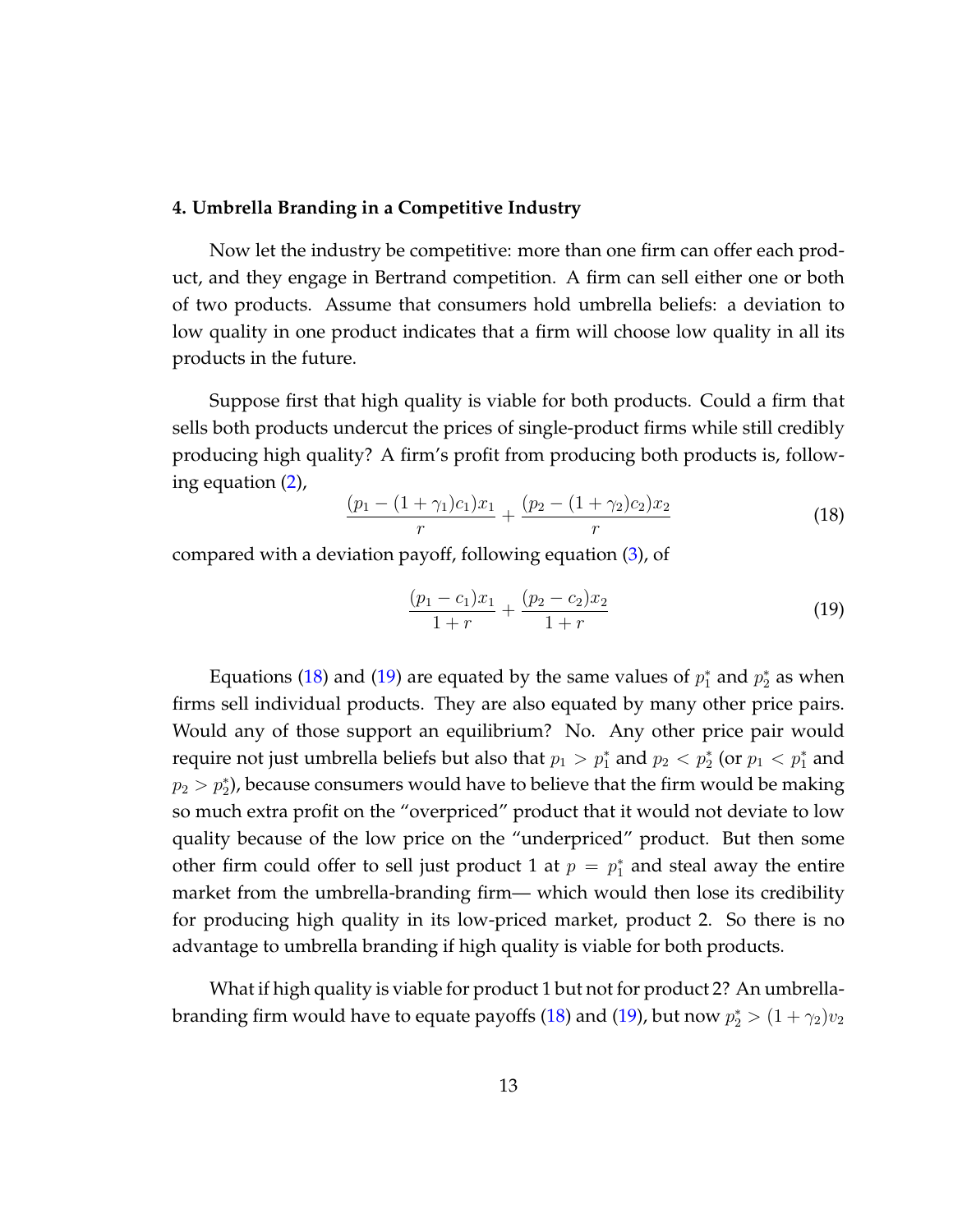if it uses the value  $p_2^*$  that solves the single-product incentive compatibility constraint. The firm must set  $p_2$  below  $p_2^*$  to reduce it to below the consumers' reservation price, but then to equate payoffs  $(18)$  and  $(19)$  requires greater profit from product 1, so  $p_1 > p_1^*$ . The umbrella branding firm cannot do that, however, because it must compete in market 1 with the competitive firms charging  $p_1^*$ . Hence, umbrella branding cannot be used to make an unviable product viable.

The problem is that firms do not have redundant profits from product 1 that they can put at risk to give themselves an incentive for high quality from product 2. The incentive compatibility constraint for high quality is binding, unlike in the monopoly case. Thus we have Proposition 3.

**Proposition 3:** *In a competitive industry, a firm cannot gain a price advantage by umbrella branding, nor can umbrella branding make high quality viable if it was not viable for a single-product firm.*

## **5. Leveraging Monopoly Power using Umbrella Branding**

We have seen that umbrella branding helps in the monopoly case but not in the competitive case. What if some products are sold competitively and some by monopolies? We will see that a monopolist will be able to use umbrella branding to leverage his monopoly in one market to take over a competitive market. We will start by showing this when high quality if viable in both markets and then look at the case where it is unviable in the competitive market.

Let there be 2 monopolies and 3 products, all strictly viable for high quality, with demand and cost parameters  $v_i$ ,  $\gamma_i$ ,  $\theta_i$ ,  $c_i$ , and  $x_i$ ,  $i = 1, 2, 3$ . Monopoly 1 and monopoly 2 are the only possible producers of products 1 and 2, while product 3 can be produced at the same cost by those two firms and many competitive firms. This will allow us compare not just competition between a competitive industry and a monopoly but between two monopolies.

The Klein-Leffler price for product 3 will be different for the two monopolies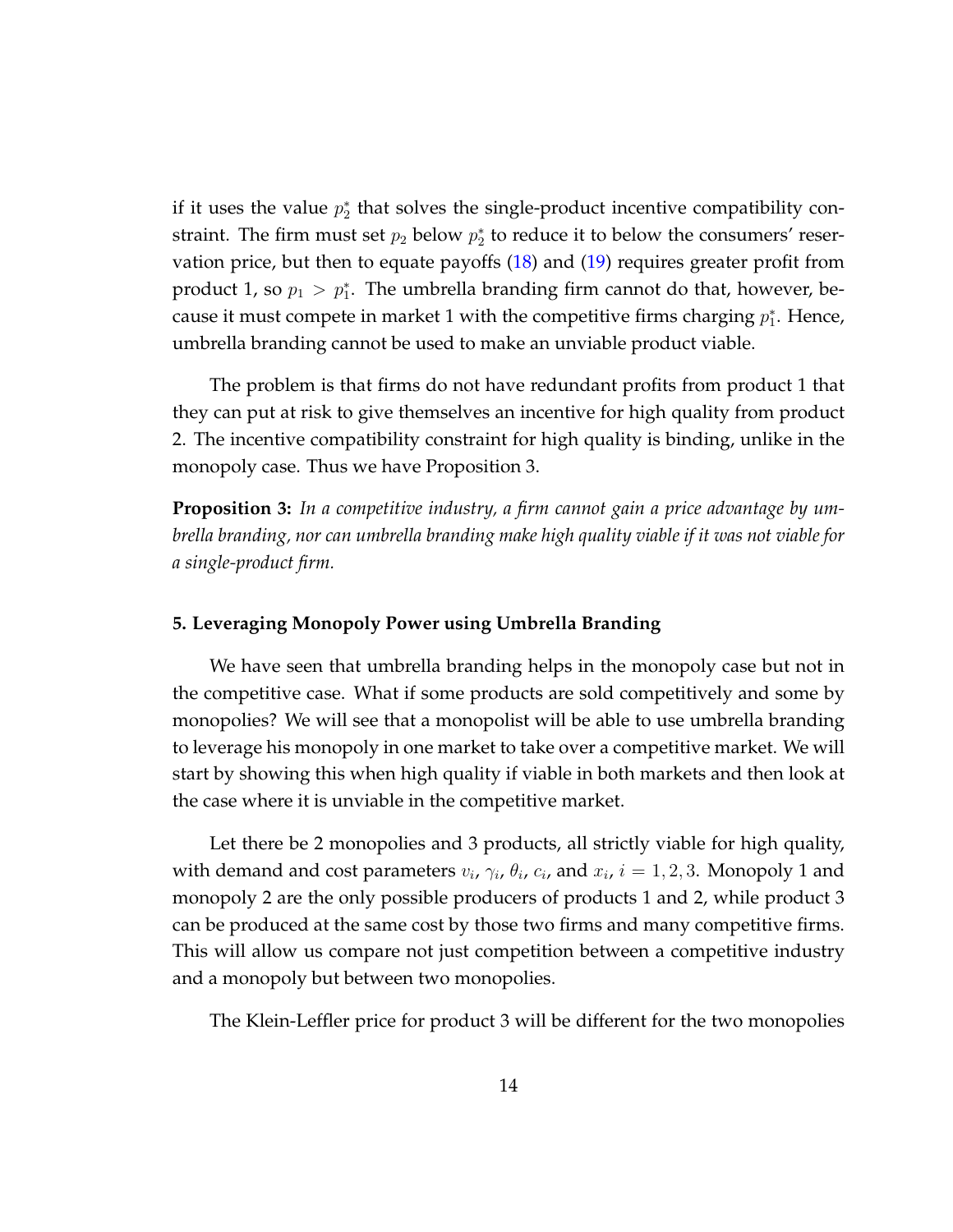and the competitive firms. Thus, let us clarify the out-of-equilibrium beliefs being assumed. On observing an out-of-equilibrium price, consumers believe a firm chose low quality if its price is below the Klein-Leffler price p ∗ *for that firm* and high quality otherwise. We will continue to assume umbrella beliefs: a firm that deviates in any one market will produce low quality thereafter.

If the monopolies are not allowed to sell product 3, the market prices are, from  $(4),$  $(4),$ 

<span id="page-14-1"></span>
$$
p_1 = (1 + \theta_1)v_1
$$
  
\n
$$
p_2 = (1 + \theta_2)v_2
$$
  
\n
$$
p_3 = p_3^*(comp) = c_3 + (1 + r)\gamma_3c_3
$$
\n(20)

What if monopoly 1, but not monopoly 2 is allowed to sell product 3? At what price  $p_3^*(mon. 1)$  would it be indifferent between high and low quality for product 3? The profits from high quality are

$$
\frac{((1+\theta_1)v_1 - (1+\gamma_1)c_1)x_1}{r} + \frac{(p_3 - (1+\gamma_3)c_3)x_3}{r}
$$
(21)

Under umbrella beliefs, the most tempting deviation for monopolist 1 is to low quality in both markets. The result will be one period of high profits in each market (the first and third terms of equation [\(22\)](#page-14-0) below), and a second term valued at either zero (if  $K_1 = 0$  because  $v_1 < c_1$  and low quality is not viable in market 1) or  $\frac{v_1-c_1}{r}$  (if  $K_1 = 1$  because  $v_1 \ge c_1$  and low quality is viable):

<span id="page-14-0"></span>
$$
\frac{((1+\theta_1)v_1-c_1)x_1}{1+r}+\frac{(K_1(v_1-c_1)}{r(1+r)}+\frac{(p_3-c_3)x_3}{1+r}.
$$
\n(22)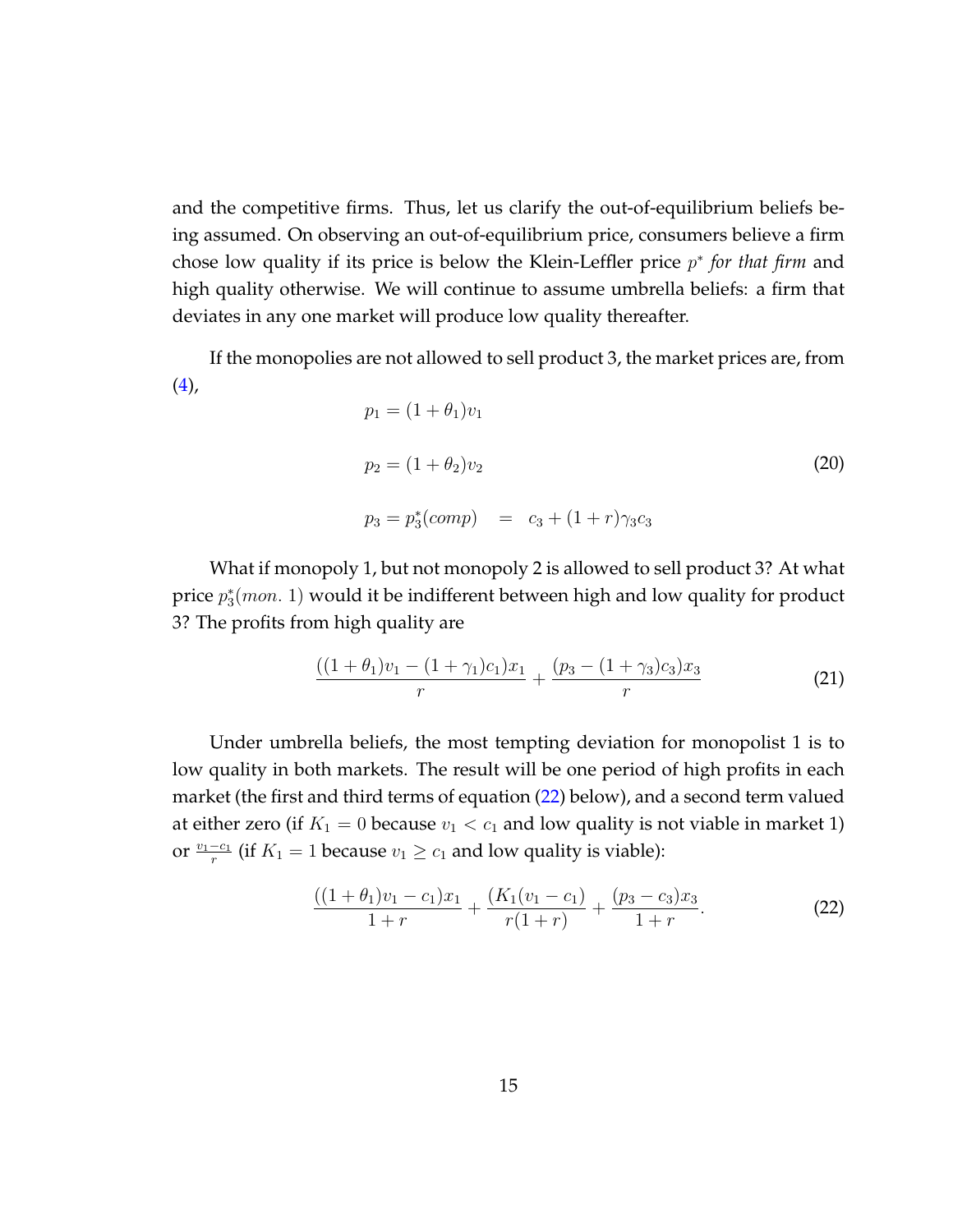Equating the last payoffs and solving for  $p_3$  yields

$$
p_3^*(mon. 1) = (1 + \gamma_3)c_3 + r\gamma_3c_3 - \frac{[(1 + \theta_1)v_1 - (1 + (1 + r)\gamma_1)c_1 + K_1(v_1 - c_1)]x_1}{x_3}
$$
  
= 
$$
p_3^*(comp) - \frac{[(1 + \theta_1)v_1 - (1 + (1 + r)\gamma_1)c_1 + K_1(v_1 - c_1)]x_1}{x_3}
$$
 (23)

Product 1's high-quality viability implies that  $(1 + \theta_1)v_1 > (1 + (1 + r)\gamma_1)c_1$  by equation [\(12\)](#page-10-3). Comparing the Klein-Leffler prices in equations [\(20\)](#page-14-1) and [\(22\)](#page-14-0), we can conclude that  $p_3^*(mon. 1) < p_3^*(comp)$ .

Thus, with monopoly 1 selling not just product 1, but also selling product 3 in its competitive market, the competitive firms would be undercut by the monopoly. In equilibrium, monopoly 1 could capture the entire market, by charging just below the competitive Klein-Leffler price,  $p_3^*(comp)$ .

Now open up product 3 to sales by monopoly 2. We know that monopoly 2's Klein-Leffler price for good 3 would, by the same reasoning as for monopoly 1, be  $p_3^*(mon.2) < p_3^*$ . Suppose, without loss of generality, that  $p_3^*(mon.2) < p_3^*(mon.1)$ , as would be the case if the cost of product 2 were lower, or its reservation price higher, its market bigger. Then in the price competition between monopolies 1 and 2, monopoly 2 will capture the entire market for product 3, at price  $p_3^*(mon.1)$ , the price below which monopoly 1 cannot cut without losing the consumer's belief that it has high quality. Since  $p_3^*(mon.1) < p_3^*(comp)$ , product 3's price has fallen, benefiting consumers. Thus, we have demonstrated Proposition 4.

**Proposition 4:** *An umbrella-branding monopoly can leverage high quality in one market to displace competitive firms producing high quality in a second market. If a second umbrella-branding monopoly competes to capture the competitive market, the monopoly created by umbrella branding leaves consumers better off.*

Note that Proposition 4 does depend on the strict viability of high quality for both monopolies in their original markets. That is what provides the unused incentive capacity, the "excess hostages" that can be used to undercut firms in the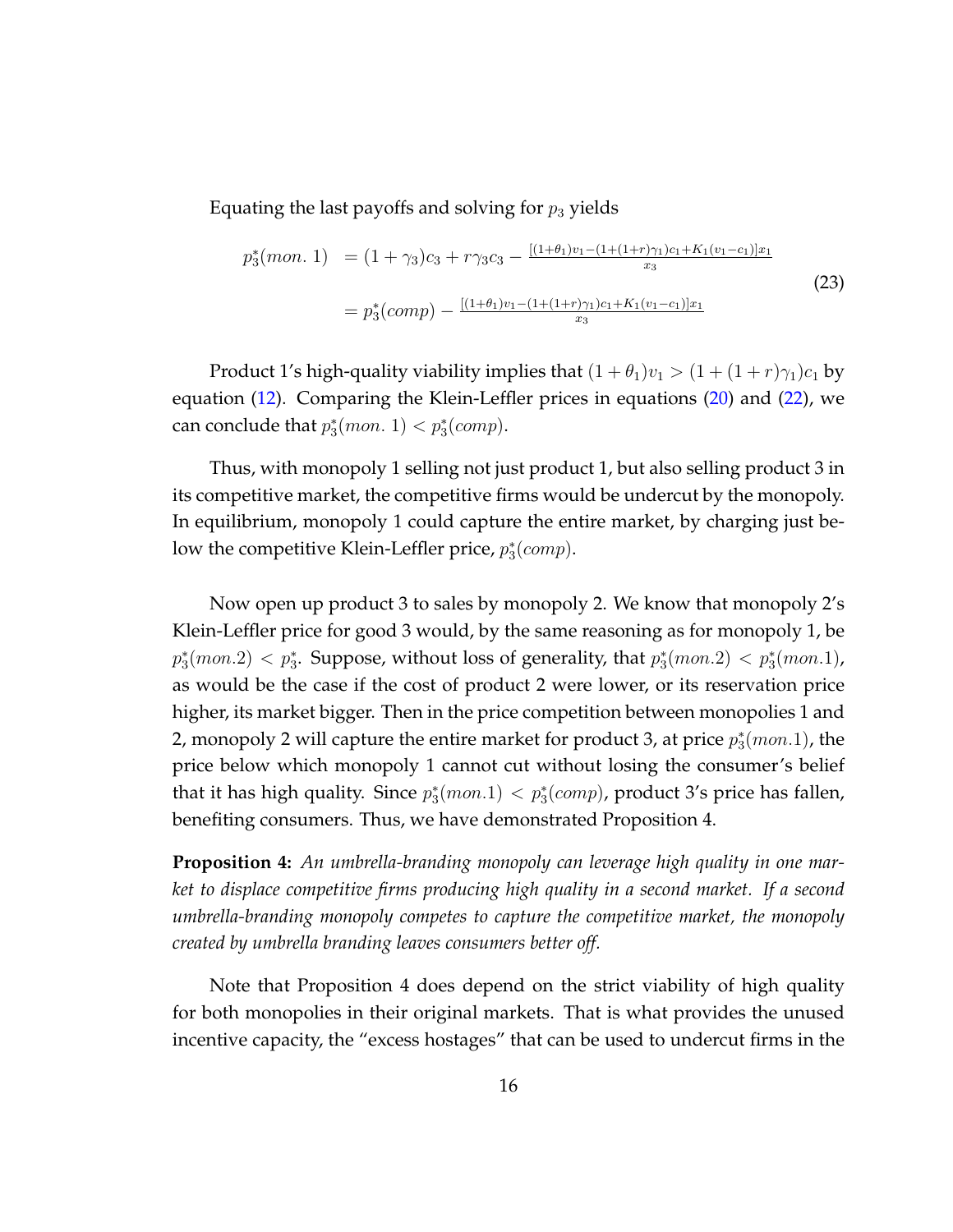competitive market.

Now look at the case where high quality is unviable in the competitive market. We can continue with the same model and the same values of  $p_3^*(comp)$ ,  $p_3^*(mon\ 1)$ , and  $p_3^*(mon\ 2)$ , but now the high-quality viability condition [\(5\)](#page-6-4) is violated. Rearranging that condition to put  $p_3^*(comp)$  on the left-hand side, we have:

$$
p_3^*(comp) > (1 + \theta_3)v_3 + Max(0, c_3 - v_3),
$$
\n(24)

Recall, though, that  $p_3^*(mon\ 1) < p_3^*(comp)$ . This means it is possible that

<span id="page-16-0"></span>
$$
p_3^*(mon\ 1) < (1 + \theta_3)v_3 + Max(0, c_3 - v_3),\tag{25}
$$

and high quality is viable for the umbrella branding monopolist even though it is not for the competitive industry. Let us assume that inequality [\(25\)](#page-16-0) is true.

If low quality is not viable, the competitive market was not selling any of good 3, and after entry the monopolist will sell at  $p_3(mon. 1) = (1 + \theta_3)v_3$ . If low quality is viable, then before the monopolist's entry the competitive market was selling low quality at  $p_3 = c_3$ , but after entry the monopoly is selling high quality. The monopoly cannot charge  $p_3(mon. 1) = (1 + \theta_3)v_3$  because it must leave consumers with at least the same surplus,  $v_3 - c_3$ . Thus,

$$
p_3(mon.1) = (1 + \theta_3)v_3 - (v_3 - c_3),\tag{26}
$$

which we know exceeds  $p_3^*(mon\ 1)$  under assumption [\(25\)](#page-16-0).

As at the start of this section, suppose, without loss of generality, that  $p_3^*(mon. 2)$  $p_3^*(mon. 1)$ . Then if monopoly 2 also enters the market, the price will fall to  $p_3^*(mon. 1)$ . At that price, consumer surplus will be higher than it was originally when consumers bought low quality at  $p = c$ . Thus, we have Proposition 5.

**Proposition 5:** *Under particular circumstances, entry into a competitive market by umbrella-*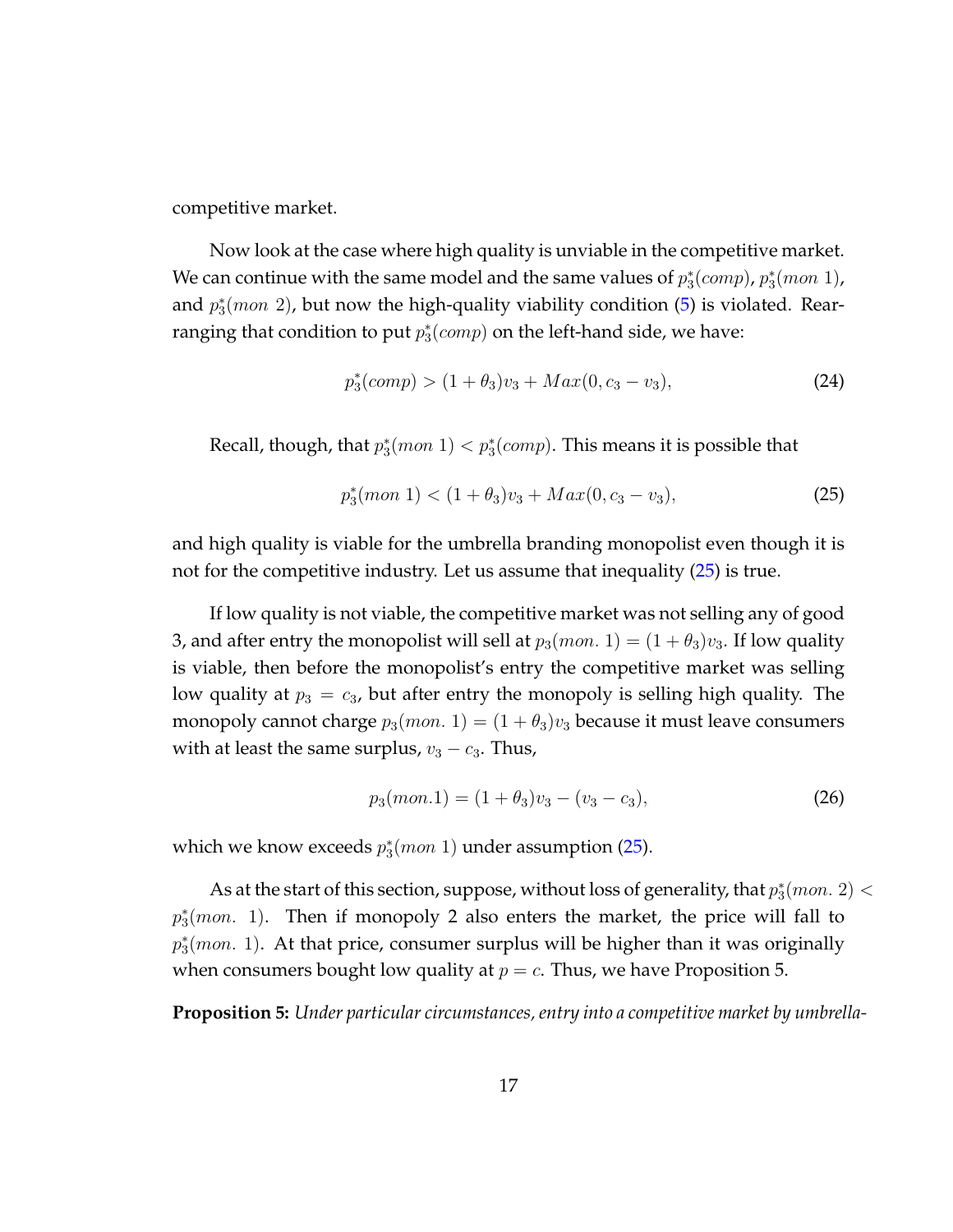*branding firms with monopolies in other markets can raise both prices and consumer welfare by raising quality.*

# **A Comparison with the Whinston (1990) Model of Monopoly Leverage**

Anti-trust law has long struggled with whether to worry about the leveraging of monopoly in one market to acquire a monopoly in a second market. Here, that is exactly what happens. In our setting, however, the leveraging does not result from bundling, predatory pricing, exclusive dealing contracts, or production economies. Rather, it results from the ability of the monopolist to use its profits in its monopoly market as a bond for good behavior in the competitive market. This could be seen as an economy of scope, but it is a demand-side phenomenon, not a supply-side one.

This kind of monopoly leveraging is distinguishable from improper leveraging in two ways. First, it does not involve any kind of complex contract that ties the two markets together, unlike bundling or exclusive dealing. Second, the monopoly does not charge less than the cost of the competitive firms. Instead, it outcompetes them because consumers feel safer paying a low price to the monopolist than to the competitive firms because even at the lower price the monopoly still has incentive to maintain its reputation across markets.

The intuition is easy to extend to a market in which high quality is not viable but in which consumers are willing to buy even low quality if necessary  $(v > c)$ . In that case, if its reputation in the initially monopolized market is a sufficiently valuable bond, an umbrella-pricing monopolist could enter with high quality and capture the market even if its price were higher than what the competitive firms were charging for low quality.

The introduction mentioned the tying model of Whinston (1990), which has interesting similarities and differences from the reputation leveraging in the present paper. Imagine that goods A and B each have consumer reservation prices of 8 and are monopolized by a firm that has marginal cost of 5 for each of them. A new firm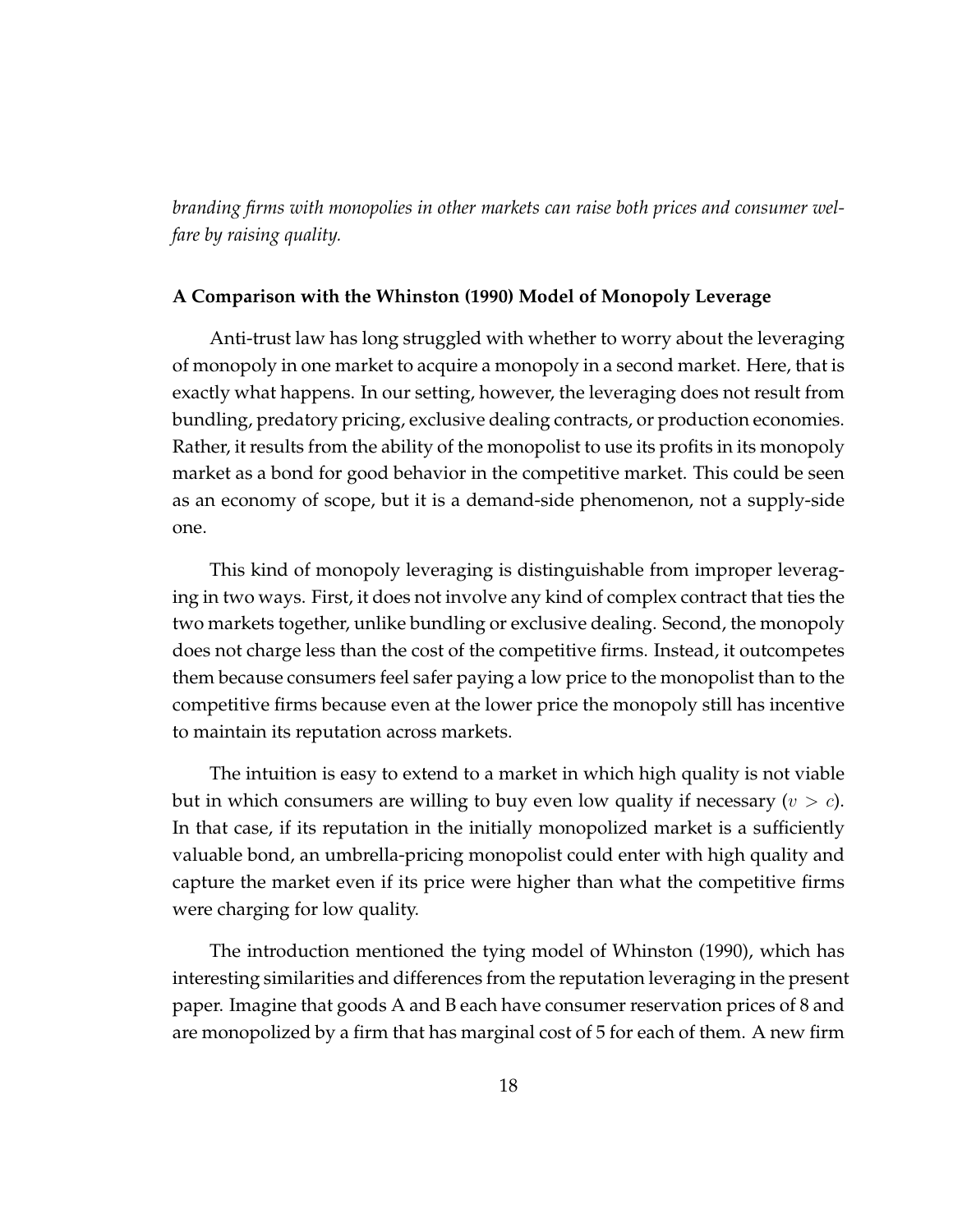with a marginal cost of 3 appears which is able to enter the market for good B if it pays an entry cost of 1. If the monopolist sells the two goods separately, the new firm will enter market B and drive out the monopolist. If the monopoly commits to tying sales of A and B, however and charges a price of 16 for the bundle instead of 8 for each, it is safe from entry. The reason is that if the new firm enters, the monopolist would be willing to let the bundle's price drop to 10.9, leaving consumers with a surplus of 5.1 which is greater than the 5 they could get by buying only good B from the new firm. The monopolist is willing to do this, because his payoff is still .9. better than the 0 he would get by losing the sale. By tying the two products, the monopolist has put his profits from good A at risk, effectively increasing his aggressiveness in market B.

The Whinston model and the umbrella model are alike in that the monopolist purposely puts its monopoly profits at risk in order to make profits in the market for a second good which is neither a substitute nor a complement. In the Whinston model, however, the monopolist succeeds because it has increased potential price-cutting off the equilibrium path, inefficiently excluding rivals and hurting consumers. In the umbrella model, the monopolist succeeds because it has reduced potential quality-cheating off the equilibrium path, and done it in a way that competitive firms cannot match. It captures the market because consumers get more surplus from its high quality than from the rival's. Furthermore, while in the Whinston model the success of the leverage depends upon driving out competitors, in the umbrella model that is incidental, and no fixed cost is necessary to prevent competitors from returning to the market.

## **6. Concluding Remarks**

When product quality is a problem of moral hazard rather than adverse selection, the problem is one of incentive compatibility constraints. The seller must be able to earn enough from future sales of high quality to prefer not to deviate to low quality and a higher profit in the current period. This requires a price above the marginal cost of high quality, and if the quality-incentivizing price is too high,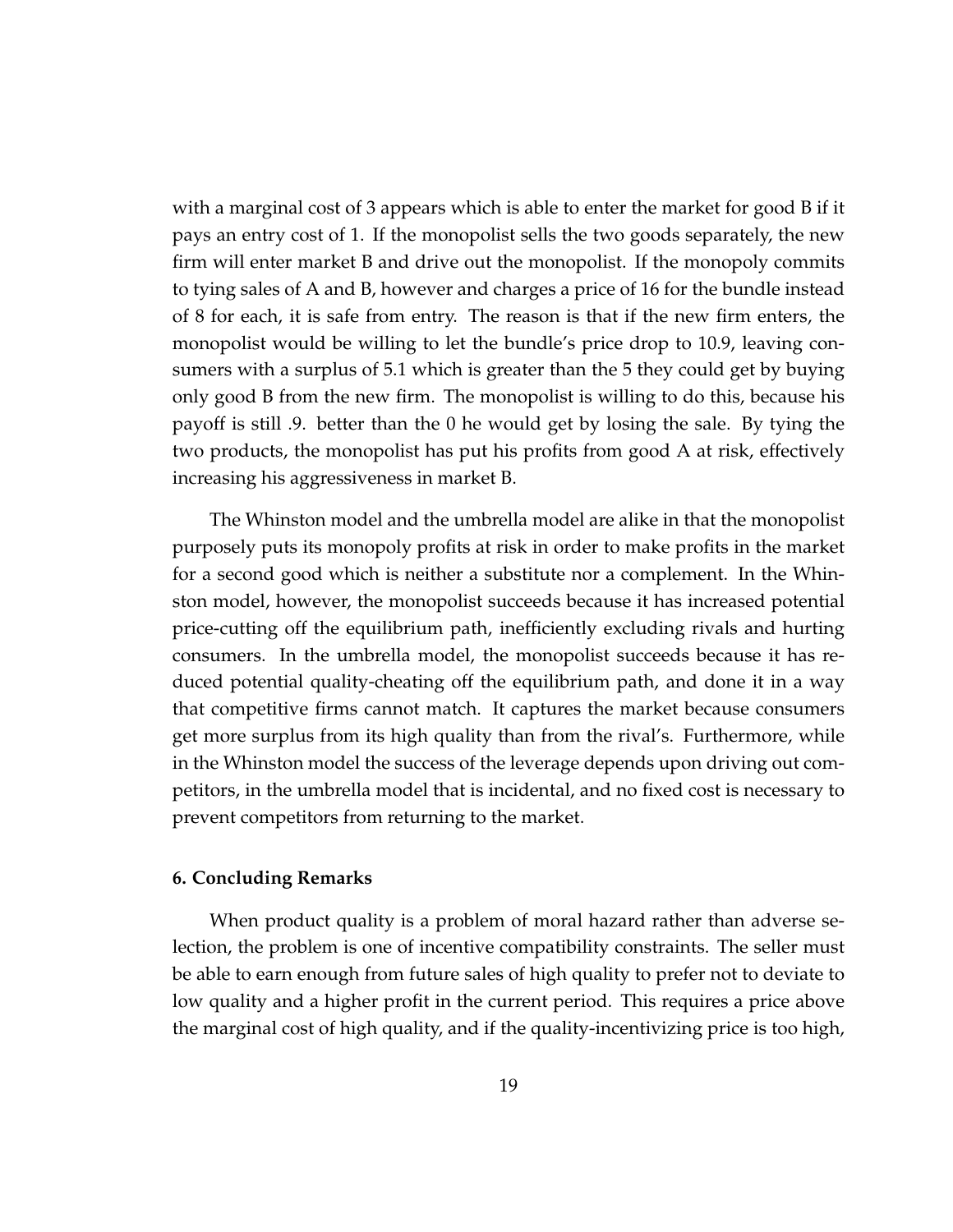consumers will prefer to buy low quality at a low price or not to buy at all; the incentive compatibility constraint for high quality cannot be satisfied with positive sales. Selling more than one product— umbrella branding— is a potential way to relax the constraint. This can be done only by a seller with a monopoly in one product, however, because the advantage of umbrella branding is in using some of the slack in the incentive compatibility constraint of a monopoly seller who would sell at a high price anyway, even without the need to raise the price above marginal cost to incentivize quality. Firms in a competitive market do have valuable reputations for high quality in individual products, but they cannot leverage the reputation they have in one product over to another. This is a distinctive feature of quality as a moral hazard problem, relying as it does on the incentive compatibility constraints being binding. A firm with a monopoly on one product, however, can not only extend its reputation umbrella to other products, but by so doing can outcompete competitive firms producing that product. This is not the monopoly leveraging of bundling models, where the puzzle is why the monopoly is willing to lose profits on one product in order to capture the market for another. Rather, it is a costless leveraging of credibility, based on the ability of the monopoly to use its profits in the monopolized market as a bond for high quality in the open market. This ability is socially useful, allowing it to produce a high-quality product the competitive market cannot or to provide it at a lower price. Hence, although this reputation leveraging will hurt the competitive firms that used to sell the product at a quality-ensuring premium above cost, it will actually help consumers if competition among monopoly leveragers results in lower prices. Or, if high quality was initially not credible in the competitive market and only low quality goods were sold, monopoly leveraging can beenfit consumers by increasing quality even if the price rises at the same time.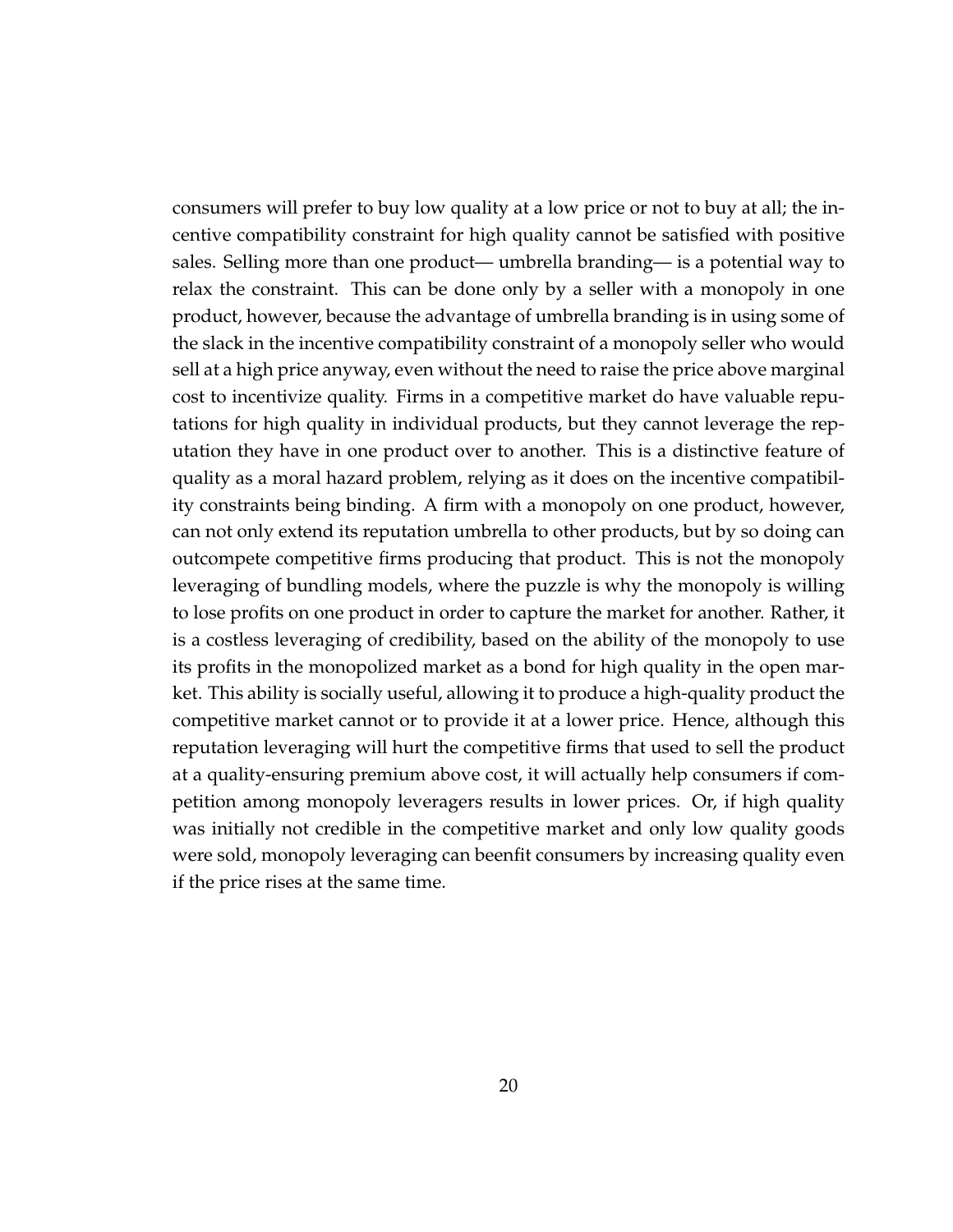# **References**

Andersson, Frederik (2002) "Pooling Reputations," *International Journal of Industrial Organization,* 20(5): 715–730 (May 2002).

Bernheim, B. Douglas & Michael D. Whinston (1990) "Multimarket Contact and Collusive Behavior," *RAND Journal of Economics,* 21(1): 1–26 (Spring 1990).

Cabral, Luis M. B. (2000) "Stretching Firm and Brand Reputation," *RAND Journal of Economics,* 31(4): 658–673 (Winter 2000).

Cabral, Luis M. B. (2009) "Umbrella Branding with Imperfect Observability and Moral Hazard," *International Journal of Industrial Organization*, 27: 206–213 (2009).

Cai, Hongbin, & Ichiro Obara (2006) "Firm Reputation and Horizontal Integration," *RAND Journal of Economics*, 40:341-364 (2009).

Choi, Chong Ju & Carlo Scarpa (1992) "Credible Spatial Preemption through Reputation Extension," *International Journal of Industrial Organization,* 10(3): 439– 447 (September 1992).

Choi, Jay Pil (1998) "Brand Extension as Informational Leverage," *Review of Economic Studies,* 65(4): 655–669 (October 1998).

Choi, Jay Pil (2003) "Bundling New Products with Old to Signal Quality, with Application to the Sequencing of New Products," *International Journal of Industrial Organization*, 21: 1179–1200 (October 2003).

Dana, James & Kathryn Spier (2009) "Bundling and Product Reputation," Harvard Law School Public Law and Legal Theory Working Paper Series, Paper No. 09-60.

Guha, Brishti (2012) "Collusion and Concentration: Can Firm-Auditor Collusion Possibilities Cause Concentration in the Auditing Market? A Game Theoretic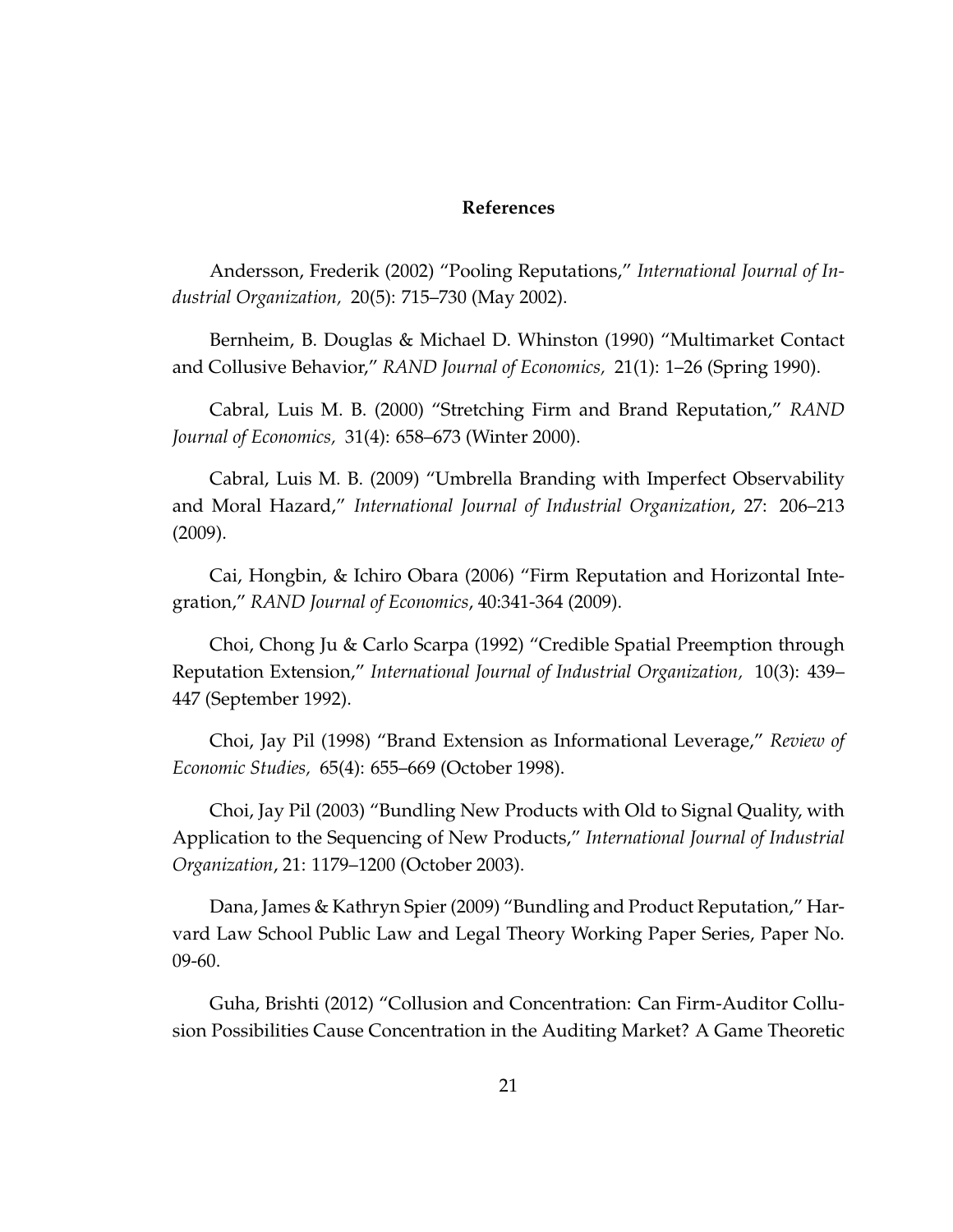Analysis," working paper, School of Economics, U. of Singapore.

Hakenes, Hendrik & Martin Peitz (2008) "Umbrella Branding and the Provision of Quality," *International Journal of Industrial Organization,* 26(2): 546-556 (March 2008).

Klein, Benjamin & Keith Leffler (1981) "The Role of Market Forces in Assuring Contractual Performance," *Journal of Political Economy* 89: 615–641.

Miklos-Thal, Jeanine (2010) "Linking Reputations through Umbrella Branding," working paper, William E. Simon Graduate School of Business Administration, University of Rochester (August 30, 2010).

Rey, Patrick, Paul Seabright & Jean Tirole (2001) "The Activities of a Monopoly Firm in Adjacent Competitive Markets: Economic Consequences and Implications for Competition Policy," [http://time.dufe.edu.cn/jingjiwencong/waiwenziliao/](http://time.dufe.edu.cn/jingjiwencong/waiwenziliao/tirole018.pdf) [tirole018.pdf.](http://time.dufe.edu.cn/jingjiwencong/waiwenziliao/tirole018.pdf)

Rey, Patrick & Jean Tirole (2007) "A Primer on Foreclosure," *Handbook of Industrial Organization III*, edited by Mark Armstrong and Robert Porter, Elsevier, <http://idei.fr/doc/by/tirole/primer.pdf> (2007).

Rotemberg, Julio J. (2010) "Quality Provision, Expected Firm Altruism and Brand Extensions,"Working Paper 15635, National Bureau of Economic Research (January 2010).

Swaminathan, Vanitha, Richard J. Fox & Srinivas K. Reddy, "The Impact of Brand Extension Introduction on Choice," *Journal of Marketing*, 65: 1–15 (October 2001).

Wernerfelt, Birger (1988) "Umbrella Branding as a Signal of New Product Quality: An Example of Signalling by Posting a Bond," *RAND Journal of Economics,* 19(3): 458-466 (Autumn 1988).

Whinston, Michael D. (1990) "Tying, Foreclosure, and Exclusion," *American*